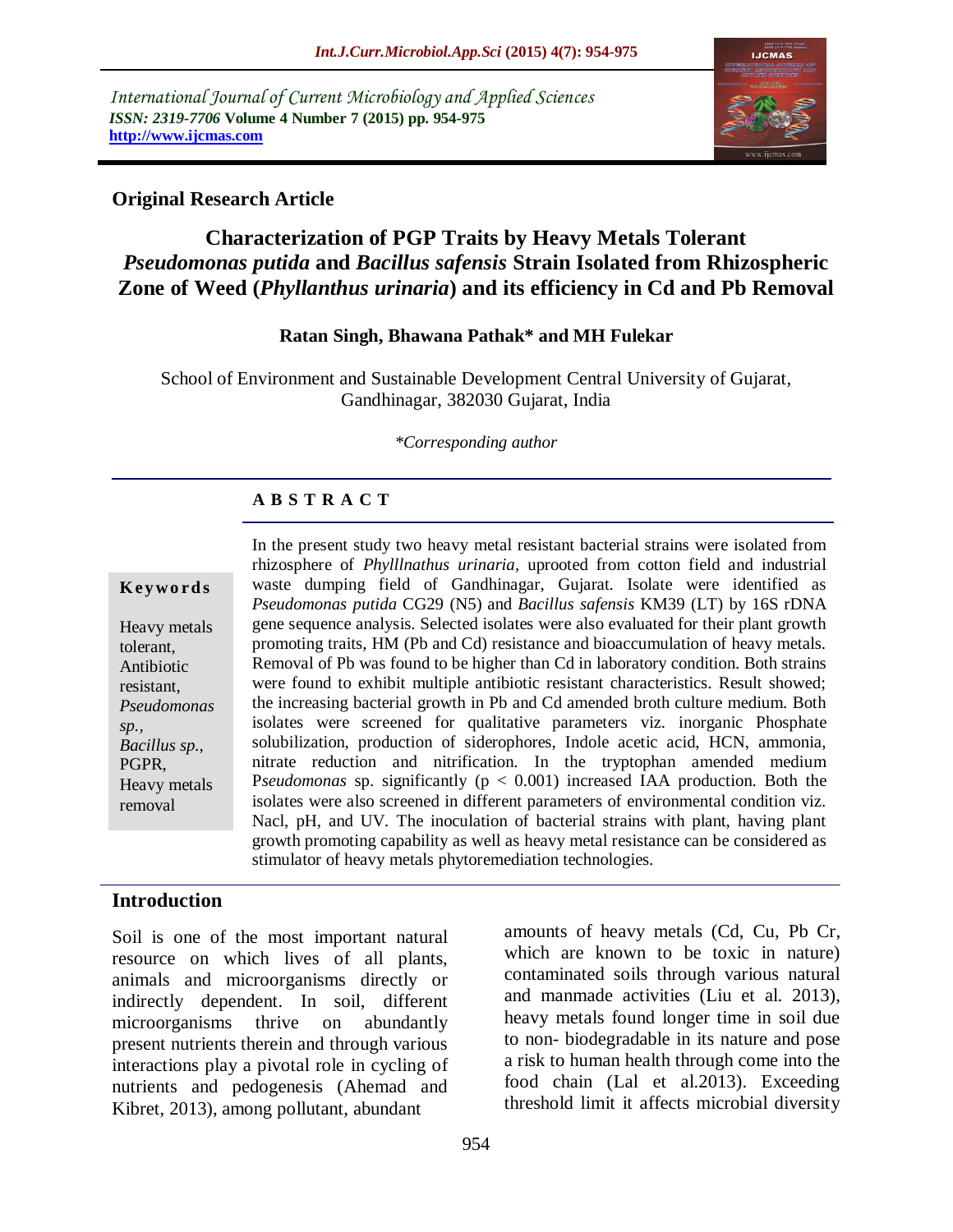and soil fertility (Huang et al. 2009). Many Industries including electroplating, chemical manufacturing, paper making, printing and dying, hardware and leather that increase heavy metals concentration in soil. Heavy metals accumulation cannot only lead to the disorder of soil function but it also can leach out and pollute the soil as well as water environment.

Heavy metal pollution of soils is becoming one of the most severe environmental hazards and has negative impact on human health and agriculture. In modern agriculture the use of various agrochemicals is a common practice (i.e., herbicides, pesticides, insecticides, fungicides etc). Heavy metals input to arable soils through fertilizers courses increasing concern for their potential risk to environment. Chemical fertilizers like phosphate fertilizers were generally the major source of trace metals among all inorganic fertilizers (Saberi and Hasan, 2014; Lu et al. 1992), and much attention had also been paid to the concentration of Cd in phosphate fertilizers. Thus remediation of such metals stressed soil is of paramount significance as they are rendered inappropriate for agriculture application. Pollution of soil with heavy metals is a great known ecological problem, due to their strong negative effects on all living organisms, including humans. Among heavy metal pollutants lead and cadmium need special attention due to their widespread occurrence and potential for their toxicity.

The rhizosphere is the narrow region of soil that is directly influenced by root secretions and richness of the microorganism's interrelationship. Free living rhizobacteria are root-adhering bacteria associated with rhizospheric region and form symbiotic relationships with many plants and determined by numerous mechanisms,

including plant secretion of specific organic compound competition for nutrients and solid attachment sites (Singh et al. 2013). Soil bacteria, which are found in the rhizosphere and have been considered to be only 1-2% bacteria promote plant growth (Kloepper et al. 1999; Antou and Kloepper, 2001). Plant growth promoting rhizobacteria (PGPR) are a heterogeneous group of bacteria which is found in the rhizosphere, adhere root surfaces and associated with roots, developed the quality of plant growth directly and /or indirectly (Ahmad et al. 2008).

PGPR is mainaly of two types: i) modulating/symbiotic (nodule forming or bacteria which present inside the root surface) PGPR & ii) Free living (associated from outer environment of rhizosphere (root surface) PGPR. phosphate solubilization is the property of PGPR by which plant growth was stimulated and also have the capability to produce phytohormones, asymbiotic  $N_2$ fixation, siderophores production, antibiotics synthesis, enzymes and/or fungicidal compounds and providing nutrients to the plant (Egamberdiyeva, 2007; Bashan et al. 1989; Bashan and Levanony, 1990; Mrkovacki et al. 2001; Ahmad et al. 2006; Bharathi et al. 2004; Cattelan et al. 1999). The common traits include production of plant growth regulators (auxin, gibberellins, ethylene etc.), siderophore, HCN, NH3, antibiotics and multiple drug resistant (MDR) properties, production of lipase enzyme (Glick et al. 1998; Kloepper et al. 1980; Alstrom and Burns, 1989; Lata, 2003; Bauer et al. 1966). Although several studied are available carried out to isolation and characterization of metal potential bacteria very little information is available about isolation and characterization of heavy metals potential free living PGPR from cotton field (pesticide contaminated soil) and industrial dumping sites.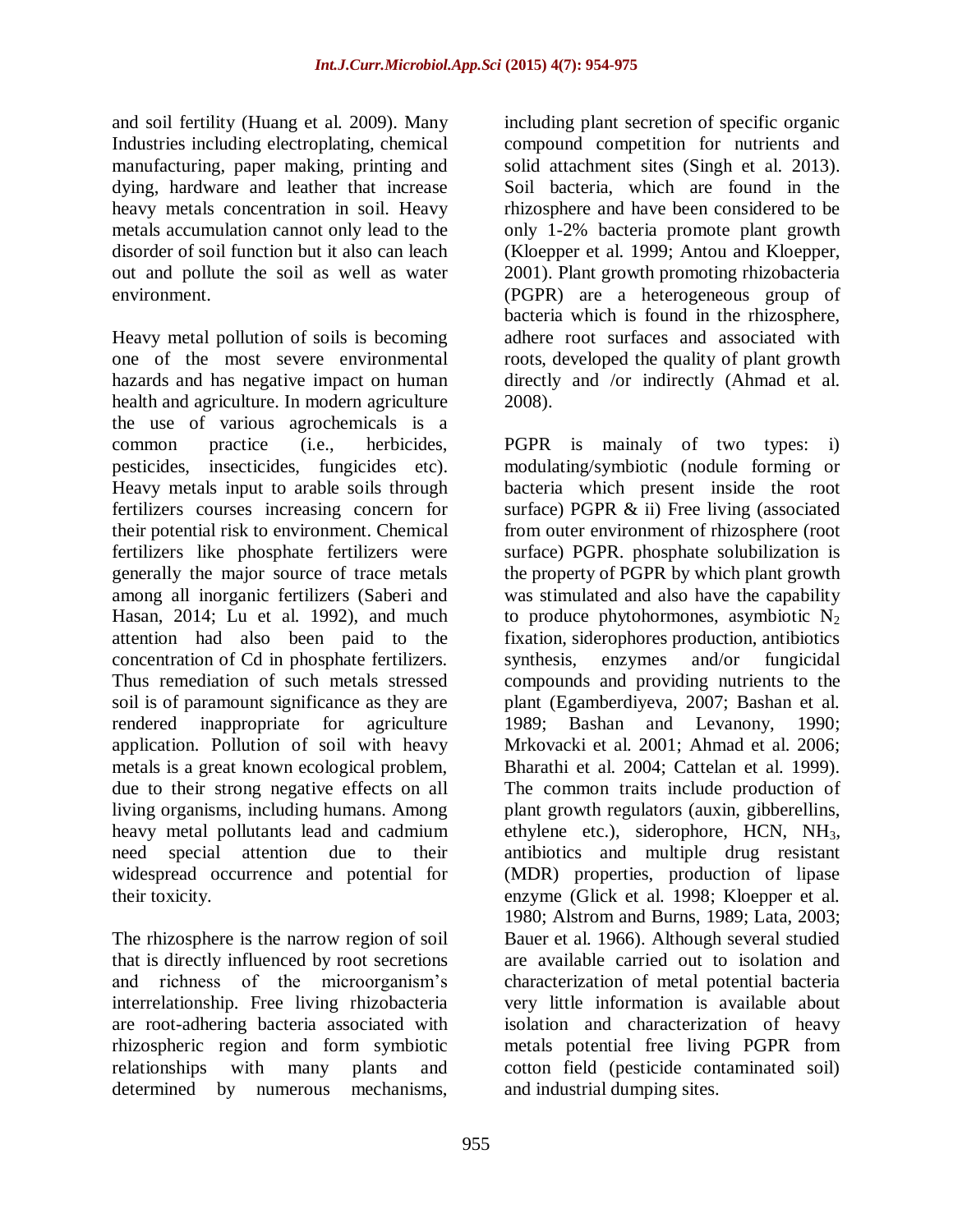In this study the rhizobacterial community of *Phyllanthus urinaria;* a wild medicinal weed plant from contaminated soil at GIDC and Pethapur was examined using independent- and culture-dependent techniques. The objectives were to:

(i) isolation characterization of potential rhizobacteria,

(ii) screen isolates for siderophore production, Indole acetic acid (IAA), Phosphate solubilization and other PGP characters,

(iii) determine growth rate of isolates at various conc.of Pb and Cd simultaneously evaluation of metals removing capacity (under UV-VIS spectrophotometer and AAS respectively)

(iv) determine the impacts of different Environmental conditions (pH, Temperature, Salt and UV rays) on bacterial growth

(v) Identify the potential bacterial strains by 16S rDNA analysis and heavy metals (Cd and Pb) content in collected soil.

# **Material and Methods**

# **Collection of samples**

Rhizospheric soil samples were collected from- i) an intensive agricultural soil (Pethapur Gandhinagar)  $124^{\circ}$   $23^{\circ}90^{\circ}5$ Latitude and 72°76"48"5 Longitudes] used for cotton cropping at the time of sampling & ii) GIDC industrial waste dumping site [23°15'18"longitude 72°39'10"latitude]. *Phyllanthus urinaria* was the most abundant wild weed species that usually grow in agricultural field or in waste field uncultivated grasslands and in landfills. Five randomly located plants uprooted carefully and were placed in sample collection bags (HiMedia), kept in ice box during field survey. Collected samples were kept at 4°C in the laboratory until processed.

### **Physiochemical analysis of soil samples collected for isolation rhizobacteria**

Soil sample were analyzed for physiochemical parameters like pH, moisture, conductivity, Total organic carbon organic matter, total nitrogen, available phosphorus, total phosphate, shulphate, exchangeable ammonium, nitrite etc.  $(APHA, 2012)$  heavy metals  $(Cd \& Pb)$ determined by using the AAS (Atomic absorption spectrophotometer).

# **Isolation of rhizobacteria from Heavy Metals contaminated sites**

The bacterial isolation was carried out same day by the pour plate method (McClellan et al. 2009), excess of soil as removed gentle shaking and the soil adhering to roots formed composite sample. Soil sample were serially diluted, 100  $\mu$ l of 10<sup>6</sup> times in buffer solution  $(1 \text{ gm soil} + 9 \text{ ml saline solution})$ i.e., 50% NaCl) spread on LB (Luria Bertini) plates incubated for 24 hrs at 30°C and counted (cfu  $g^{-1}$ ). Colonies of different morphological appearances were selected and transferred to Nutrient agar media for *Bacillus* sp. and Kings B media for *Pseudomonas* sp. (Ahmad et al. 2008) for purification through the streak plate method ( Prescott and Harley, 2002).

### **Minimum inhibitory concentration (MIC) determination of isolates**

MIC of the bacterial isolates was determined by gradual increase of Cd and Pb (10-30 ppm and 10-50 ppm respectively) (Aleem et al. 2003). This concentration was considered as MIC of respective isolates. After incubation at 28-30°C for 5 days, representative bacterial colony were observed according to the morphological characteristics (pigments, colony form, elevation, margin, texture and opacity)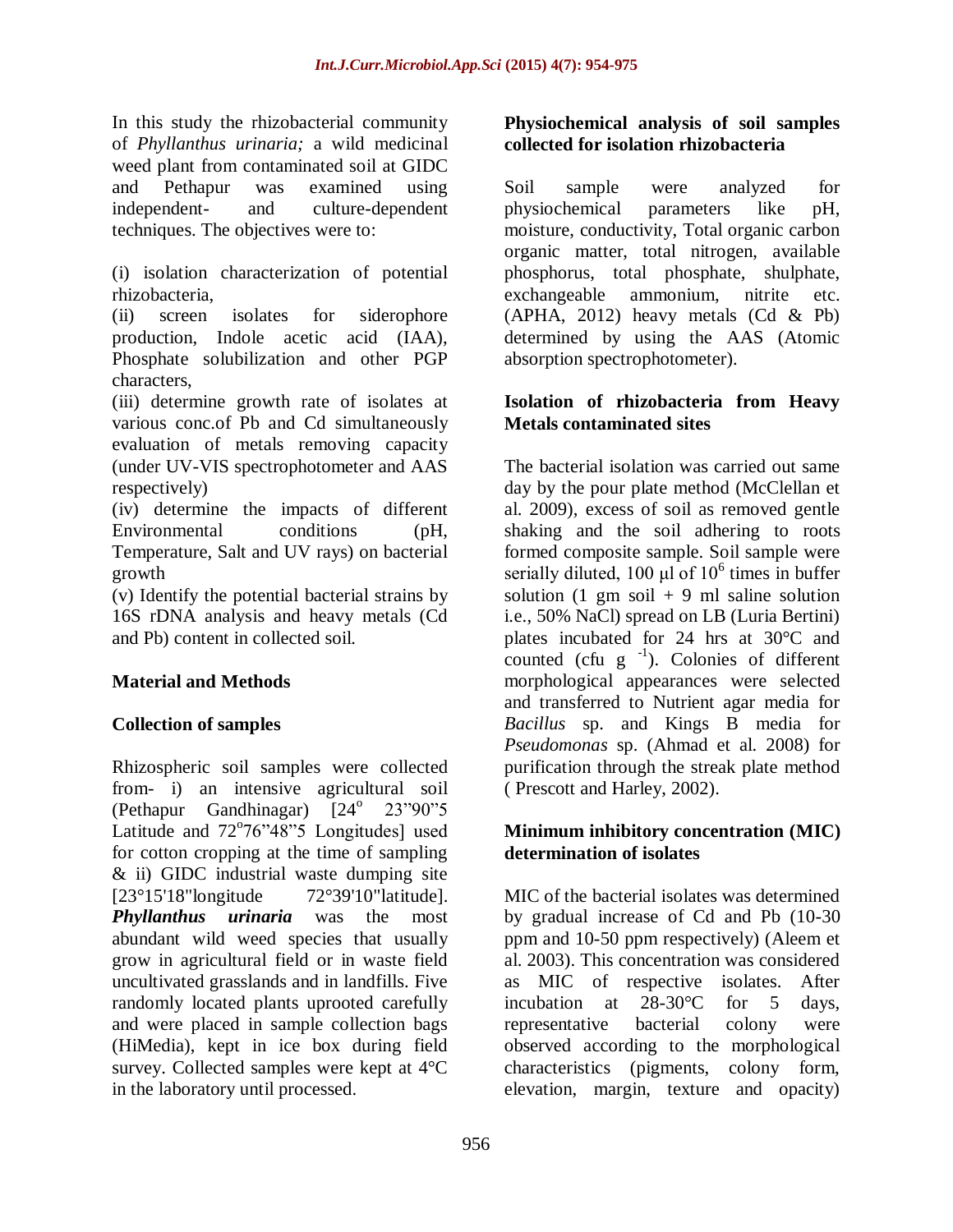(Simbert and Krieg, 1981). The strains were maintained in glycerol stocks at -80°C.

#### **Determination of HM resistance and quantification of metals removal from media**

Resistance of isolates to Cd(II) and Pb(II) was determined by growing them separately in 20 ml LB broth liquid medium to which  $Cd(II)$  (from 70 to 100 ppm) or  $Pb(II)$  (from 70 to 150 ppm) was added in increasing concentrations. Two flasks of each concentration along with control (without metals) were inoculated with the appropriate cell suspension (48 hrs old culture) grown in Kings B and LB medium without heavy metals in order to obtain a cell density of approximately 106 cells  $mL^{-1}$  (OD600 nm of about 0.05). Their growth was evaluated by measuring the OD600 nm after) 2 to 6days incubation (30 $^{\circ}$ C).

Aliquots of the growing cultures (2 ml) were removed in order to measure cell growth by measuring OD600 nm; Standard curves were prepared for both Heavy Metals (Cd and Pb).

Removal of heavy metals from the culture medium was determined by following the method of Banerjee et al. (2015). In brief, 7 ml of culture broth were taken from both bacterial strains (N4 and LT) treatment sample containing Cd (II) (100 ppm) or Pb(II) (150 ppm) at 24-h interval for 6 days. Supernatant was collected by centrifugation at 5000rpm for 15 min, mixed 2.5 ml of concentrated HNO3, and heated at 70 °C until it became transparent. Metals concentration in the supernatant was analyzed by atomic absorption spectroscopy (model Spectra AA55). Broth medium without bacterial strain containing the above mentioned metals was taken as control.

# **Environmental effects on bacterial growth**

# **Effects of pH on rhizobacteria**

pH is a limiting factor, which governs bacterial growth. To determine the pH optima nutrient broth medium meant for growth of the isolates were adjusted to different pH ranging from 4.0 to 9.0 adjusted the pH range of nutrient broth with buffer solution (Sigma Aldrich) maintained the pH of medium, autoclaved and cooled at room temperature inoculated with 0.1 ml 24 hrs fresh broth culture and incubated at 30°C under shaking condition at 120 rpm, growth was measured and compare in terms of OD at 600 nm using UV-VIS spectrophotometer (Dynamica CE model no. DB 20). Growth was observed and compared after 24 hrs; Set up was designed in triplicates.

# **Effects of Salt (NaCl) concentration**

The optimum salt concentration on the bacterial growth was studied at different concentration of NaCl ranging from control (without salt), 1%, 2%, 4%, 5% were used in composition of Ingredients gm / l; peptic digest of animal tissue 5gm, Beef extract 1.5gm, and Yeast extract 1.5gm autoclaved at appropriate temp at 15 lbs for 15 min cooled flasks at room temperature after inoculation with 0.1 ml of 24 hrs old culture, incubated at 30°C at 127 rpm shaker the growth was measured by UV-VIS spectrophotometer (Dynamica CE model no. DB 20) up to  $8^{th}$  days. Growth was measured in terms of OD at 600 nm using UV-VIS spectrophotometer.

### **Effects of UV light**

The effects of UV-B rays on selected potential bacterial growth was observed on NA plate exposed under UV-B rays (laminar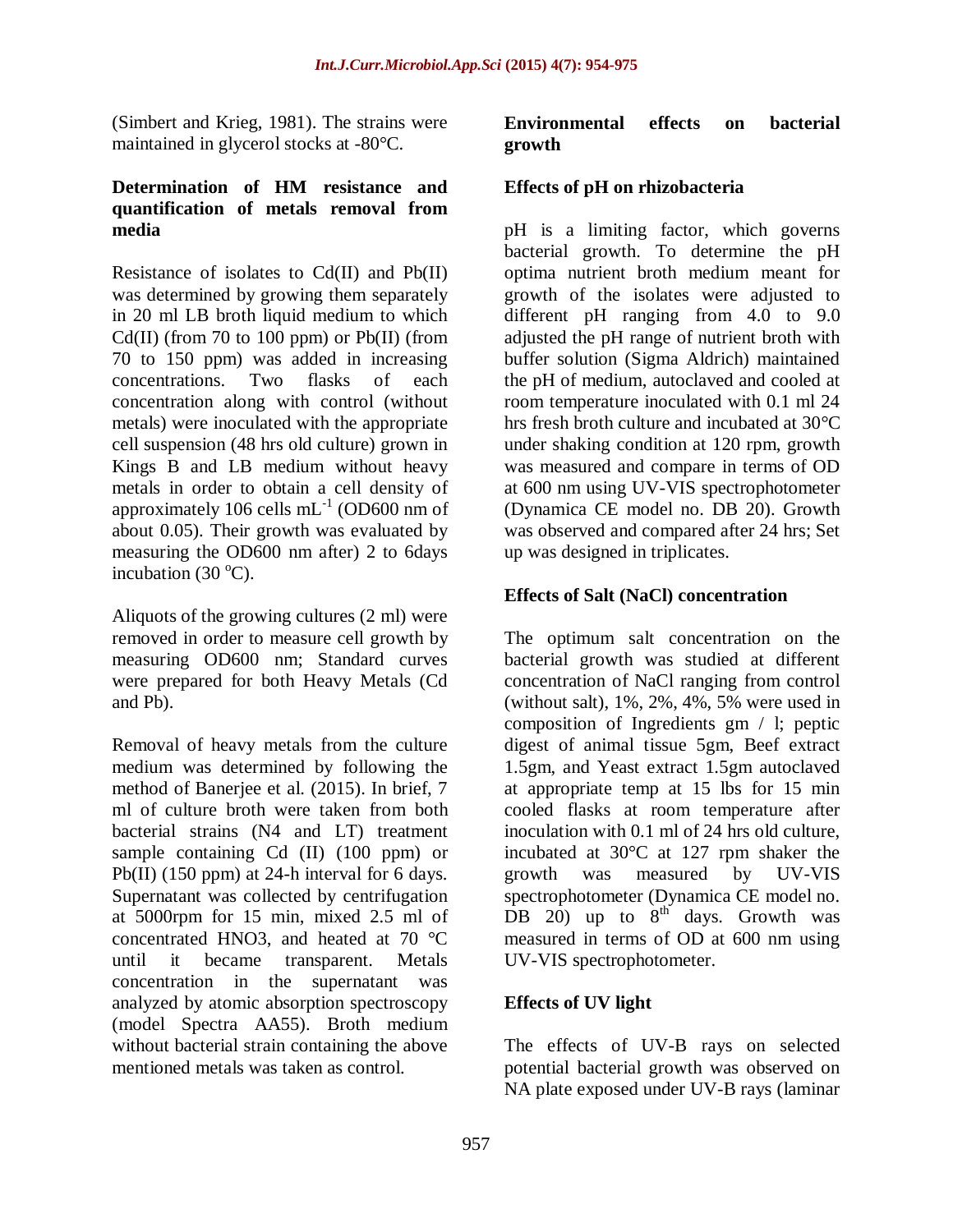air flow) for 10 min. incubate the plates for 30°C for 24 hrs and observation compared the growth against the control (non-exposed plates).

#### **Qualitative assay (Plate assay) of plantgrowth promoting traits of rhizobacteria**

Potential rhizobacterial isolate were determined for Plant growth promoting traits by standardized methods.

# **Evaluation of Phosphate solubilization**

Potential bacterial isolates were checked for phosphate solubilization (one of the PGPR activity) on prepared Pikovskaya's (1948) medium agar plate. The appropriate medium was autoclaved adding 0.3g/ml bacteriological agar at 121°C on pressure 15 lbs for 15 min. after solidifying the agar plated were spot inoculated with a 24 hrs broth culture in triplicate using sterilized stainless steel loop and incubate the plate at 30°C for 5-7 days. After incubation at appropriate temperature the halo and colony diameters were measured. Clear zone development around the spot (Montero et al. 2013) after incubation was an index of phosphate solubilization. Phosphate solubilization expressed in terms diameter (cm) of Phosphate solubilization efficiency (% PSE) calculated from following equation-

Where,  $Z =$  Diameter of zone (mm)

C= Diameter of colony/bit (mm)

### **Evaluation of IAA production**

Potential bacterial isolates were cultured for 48 hrs at Kings B medium and amended with 0.5mg/ml Tryptophan (precursor of IAA) in test tube. After proper incubation, test tubes were mixed with 2 ml of Salkowski's reagent components with 150 ml concentrated H2SO4, 250 ml, distilled H<sub>2</sub>O, 7.5 ml, 0.5 M FeCl<sub>3</sub>.6H<sub>2</sub>O (Patten& Glick 2002) and allowed to incubate at room temperature in dark for 30 min. Pink colour development indicates the presence of IAA and yellow colour indicate presence of tryptophan. Test has been done in triplicates for each.

# **Effect of tryptophan on IAA production**

Concentration of Indole produced by potential isolates was assayed as described by Patten and Glick (1996). As described above Bacterial isolates were propagated in Kings B medium with L-tryptophan (1, 2 and 5 mg/ml) supplemented with heavy metal as  $0.5$ mM CdCl<sub>2</sub>,  $2.5$ mM (PbNO<sub>3</sub>)<sub>2</sub> then incubated at  $28 \pm 2^{\circ}$ C for 10 days. Bacterial cells were removed by centrifugation at 7,000 rpm for 15 min at 4ºC. After centrifugation supernatant was kept for a min at room temperature.1 ml of the supernatant was mixed with 2 ml of Salkowski's reagent in the ratio of

1:2 and incubated at room temperature for 20 min. Development of a pink colour indicated indole production by isolate. The absorbance of supernatant mixture (supernatant+ Salkowski's reagent) for Indole production was measured at 530 nm by UV-VIS spectrophotometer (Dynamica CE model no. DB 20). The amount of IAA present in the extract was calculated from the standard curve of analytical grade IAA.

### **Evaluation siderophore production (PLATE ASSAY)**

Chrome azurol sulfonate (CAS) assay (universal assay **–** Schwyn & Neilands, 1987). The Chrome Azurol Sulfonate (Sigma-Aldrich) assay agar was used for the qualitative screening of siderophore production. After prepared CAS medium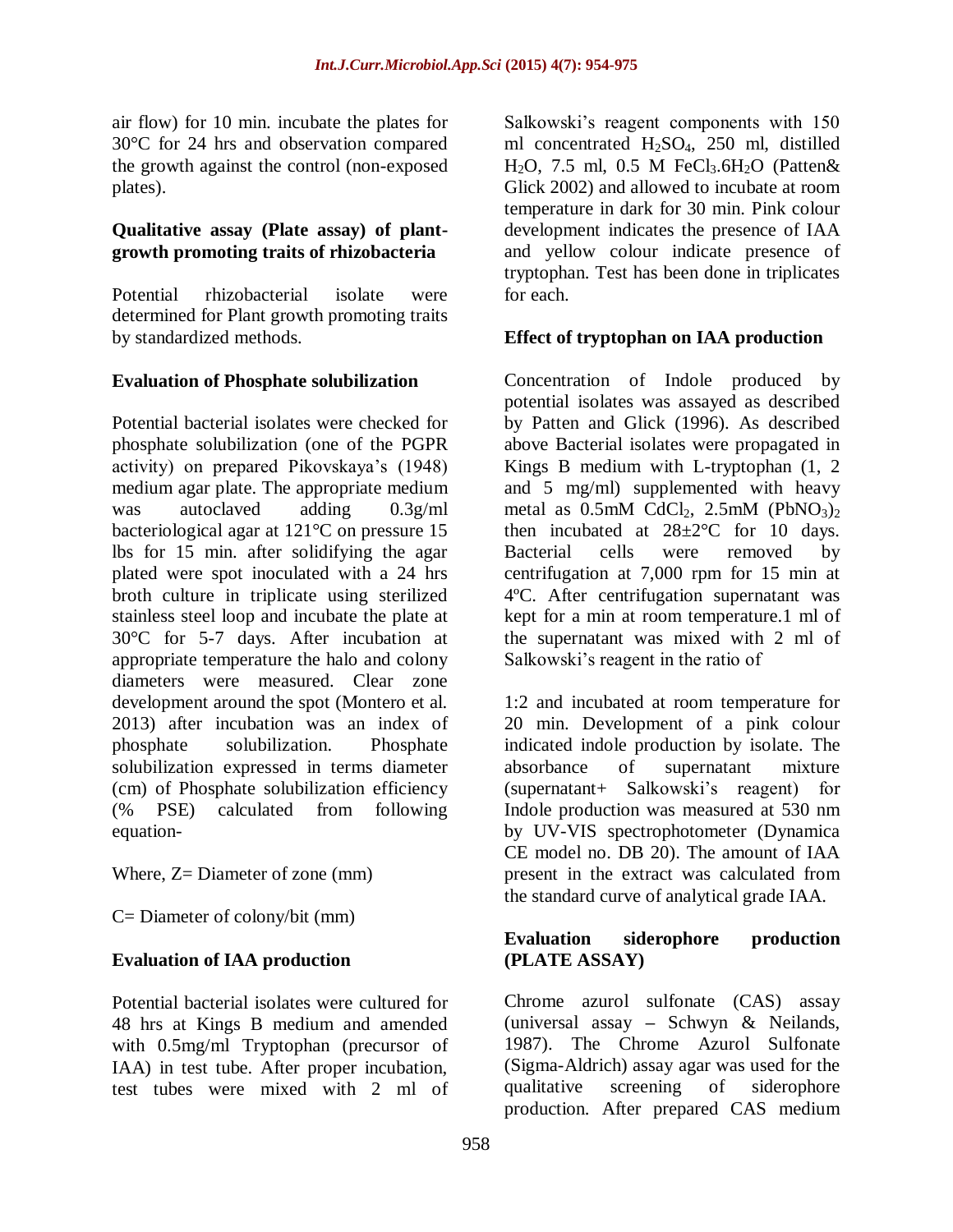plates were spot inoculated with 24 hrs old culture from Kings B medium onto the blue agar and incubated at 30 °C for 5 to7 days yellow-orange zone formation around the growth were observe and haloes sized were measured for total siderophore excretion by isolates. Plates were prepared in triplicate for each Bacterium.

### **Evaluation of Ammonium production**

For the production of ammonia test, method was used by Lata (2003). Both of strains (N5 and LT) were grown in peptone agar slant tubes. Tubes were incubated at  $30^{\circ}$ C for 4 days. After 4 days, 1ml of Neissler's reagent was added to each tube. Presence of faint yellow colour (+) indicated small amount of ammonia and deep yellow  $(++)$ indicated good amount of ammonia production **(**Becker et al. 2002**)**.

# **Evaluation of Catalase production**

Catalase test was performed by taking a drop of 3% hydrogen peroxide was added to 48 hr old bacterial colony on a clean glass slide and mixed using a sterile tooth-pick. The effervescence indicated catalase activity (Kumar et al. 2012).

# **Evaluation of HCN production**

24 hrs old of potential selected bacterial culture was inoculated on Petridis containing Nutrient Agar supplemented with Glycine. Whatman filter paper soaked in 2% w/v sodium carbonate in 0.5 %( w/v) picric acid solution was plate din side the lid of a petriplate. Incubated the plate for 48-96 hrs at  $30^{\circ}$ C, development the colour of filter paper from yellow to orange, red, brown, or reddish brown was recorded as an indication of weak, moderate, or strongly cyanogenic potential, respectively (Alstrom and Burns, 1989).

### **Nitrification (nitrate forming Test)**

Prepared ferrous ammonium sulphate (FAS) broth after autoclaving at 15 lbs (121°C) for 15 minutes and cooled at room temperature poured in test tubes. Inoculated a loop full fresh culture for each test tubes of both bacteria incubate it at 30°C for 1 week. Transfer a drop of the cultures from the ammonium sulphate medium to the 3 drops of Trommsdorff's reagent with 1 drop of dilute sulphuric acid in a culture tube. Appearance of blue black color indicates the presence of nitrite (Dubey & Maheswari, 2012; Cappucino and Sherman, 2008).

# **Evaluation of Nitrate reduction**

Suspend components in distilled water dissolved completely by continuous stirring. Dispensed in culture tubes and sterilized by autoclaving at 15 lbs pressure (121°C) for 15 minutes. After cooling inoculated with 1 ml of fresh culture for each incubated for 1- 2 days. For the test added few drops of both Nitrate reagents (Sulfanilic Acid and Alpha-Naphthylamine) into the tube containing culture to be tested. A distinct red or pink colour indicates nitrate reduction if no pink colour then it shown negative (ISO 1993)**.**

### **Antibiotic Sensitivity test performed by rhizobacteria**

The susceptibility to antimicrobial agents was tested with antibiotic disks by the method of Bauer et al. (1966). The commercial 6 different antibiotic disks used were streptomycin (10 μg), penicillin (10 μg), Kanamycin (30 μg), Gentamycin (10 μg). Autoclaved Mueller-Hinton medium at 15 lbs  $(121 \degree C)$  for 15 min dipped a sterilized swab into the 24 hrs old culture broth and expressed any excess moisture by pressing the swab against the side of the tube. Swabbed the surface of the agar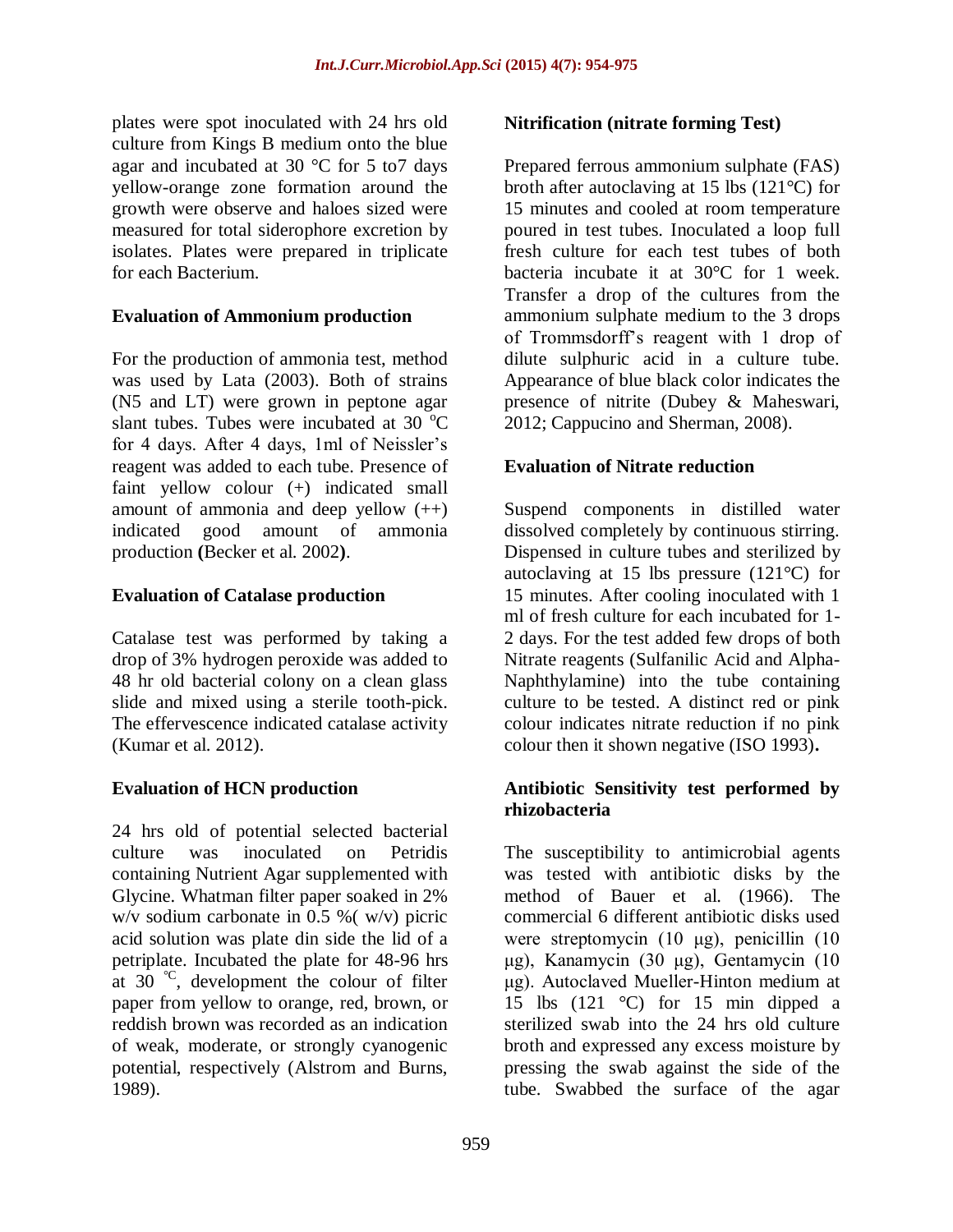completely allowed the surface to dry for about 5 minutes before placing antibiotic disks on the agar with the help of sterilized forceps. Then it was incubated at 30°C for 24 hours or until bacterial growth was observed. At the end of incubation, the diameter (in mm) of each zone (including the diameter of the disk) was measured and recorded. The sensitivity and resistance profiles were determined based on the diameter of the inhibitory zone and the evaluation was done according to the standard chart.

### **Sequence analysis and phylogenetic tree construction**

16S rDNA analysis of potential isolates was done by Xceleris Laboratory (Ahmadabad). The gene sequences 16S rDNA was compared to the entire Gene Bank nucleotide and amino acid databases.

### **Statistical analysis**

All the data were analyzed represented as mean values of three replicates; the data sets generated were analyzed using a statistical package GraphPad Prism (5.0version) to determine the significant difference among means of the treatment at 5 percent significance level. The data were analyzed by analysis of variance (ANOVA) and the means were performed by Turkey test at  $P <$ 0.05.

# **Results and Discussion**

The contamination of the environment with heavy metals has been a nominal problem all over the world which affecting soil microbial biomass, fertility and plant growth, contributing to food chain bioaccumulation with heavy metals (Giller et al.1998; Muller et al.2001). In present study result showed the exogenous

microbial biomass from the metals contaminated site. Exogenous PGPR (ePGPR) or free living PGPR which has high capacity to tolerate Cd and Pb concentration at 50mg/L and 110mg/L respectively and simultaneously showed Plant Growth Promoting Rhizobacterial traits such as siderophore production, hormone synthesis (IAA), and phosphate solubilization.

# **Physicochemical properties of soil**

Soil samples were collected from rhizospheric region of *Phyllanthus niruri* plants grown in two different metals contaminated site of Gandhinagar. Soil collected from Sabarmati River was used as a alluvial soil for pot experimental setup. Prior to PGPR isolation, physical characterization (moisture content) and soil chemical properties (soil pH, Organic matter, EC, Available phosphorus, Total nitrogen etc.) was determined. Physicochemical characteristics and heavy metals (Cd and Pb) contents of collected soil samples are presented in (Table 1).

# **Isolation of heavy metals (Pb and Cd) potential Rhizobacteria**

The heavy metal tolerant property of the isolated strain was confirmed by growing it on heavy metal containing media. After incubation and enumeration of total cultivable rhizospheric bacteria on Nutrient agar media amended with heavy metals, Pb  $(110 \text{ mg/l})$  and Cd  $(50 \text{ mg/l})$  concentration. Colonies with different morphologies were selected from the plates to obtain potential plant growth promoting rhizobacteria bacteria. Two of them were selected for presented study from two different sites LT strain (*Bacillus safensis)* from GIDC and N5 strain (*Pseudomonas* sp.) from cotton agricultural field.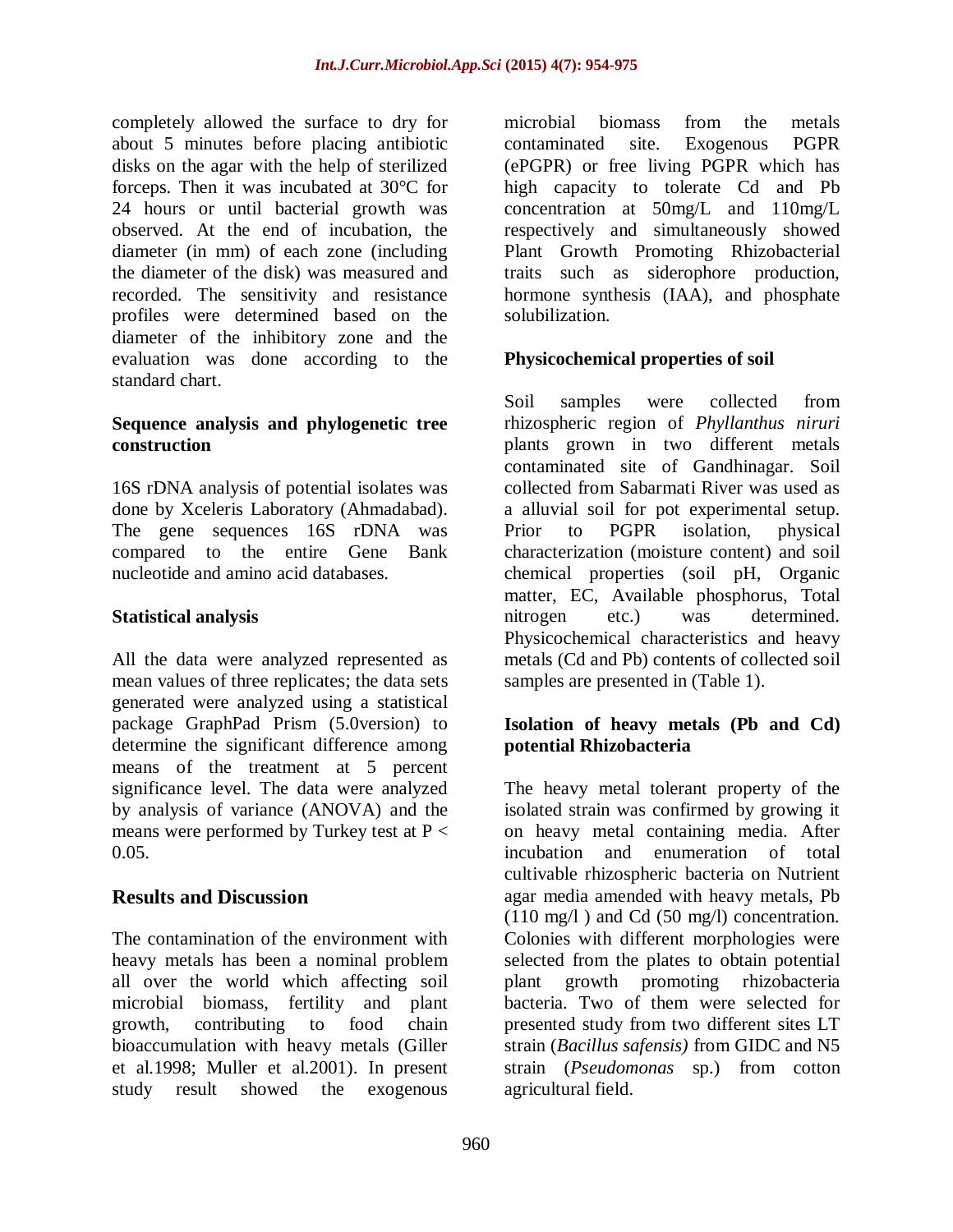**Physical and biochemical characterization of isolated bacterial strain**

### **Colonial & cellular Morphology selected isolates**

Colonial morphology on agar medium revealed a translucent round form with 2 - 4 mm in size for strain N5 while strain LT appeared yellowish, round and 5-6 mm in size, isolates stained were gram negative (N5) and gram positive (LT), both were motile. Cells of strain N5 were short rods, observed contrasting with the long rods bacillus-like cells of strain LT. Details for cellular morphology and Gram reaction are given as follows (Table 2).

### **Biochemical Characterization of selected isolates**

Two selected efficient Bacterial isolates were characterized on the basis of morphological and biochemical tests all the results of biochemical characterization such as MRVP, Sugar Test, starch hydrolysis, catalase, citrate utilization oxidase catalase, citrate utilization production, lipase production etc. were presented as following (Table 3).

# **Molecular Identification/Phylogenetic analysis of selected bacterial strains**

Identification of selected PGPR strains were done by 16S rDNA gene sequences from the cultures. Four major steps for genotypic characterization of selected PGPR isolates in this study were as follows: genomic DNA extraction (Fig. 1), PCR amplification of 16SrDNA, sequencing of PCR amplicon and 16S rDNA sequence analysis.

The phylogenetic tree of identified bacteria was constructed to determine their affiliations (Fig. 2). Analysis of the 16S rDNA gene sequences revealed that one of

the strain belonged to *Pseudomonas putida*  strain CG29 *(*Accession No.- KF782801.1, BP-1267, Similarity-99%) and another of them belonged to *Bacillus safensis* strain KM39 (Accession No.- JF411315.1, BP-1388, similarity-99%).

### **Heavy metals (Cd and Pb) tolerance by isolates**

The growth of two selected isolates (N5 and LT) as consortium showed good growth with heavy metals (Pb and Cd) at different concentration compared to the single colony. Growth rate of the treatments (N5, LT and Consortium) at  $OD_{600}$  was in the following order, Consortium > N5 > LT (Pb supplemented media), Consortium  $> LT$ N5 (Cd supplemented media). Minimum inhibitory concentration of the selected bacterial strain against these two heavy metals Pb and Cd is showing in (Fig.  $3 \& 4$ ), Cd was more toxic than Pb for bacterial growth. Both the isolate  $(N5 \& LT)$  are significant at  $p<0.05$  in the presence of heavy metals (Pb & Cd). Metal removal from the culture medium at different time intervals is given in (Table 4).

Metal absorption was recorded to be highest in case of Pb inoculated with LT (day 1, 53.02 %, to day 4, 89.19 %), while N5 inoculated treatment recorded (day 1, 46.60 %, to day 4, 77.76%). Cadmium absorption ability of the bacterial strain N5 was (day 3, 30.59%) while LT showed (day 2, 28.33%), Heavy metals present in medium decreased with increasing growth of bacteria from day 1 up to day 6.Absorption were decrease with decreasing bacterial growth**.**

# **Effects of different environmental conditions on bacterial growth**

# **Effects of pH on selected isolates**

The isolated strains (*Pseudomonas* sp. and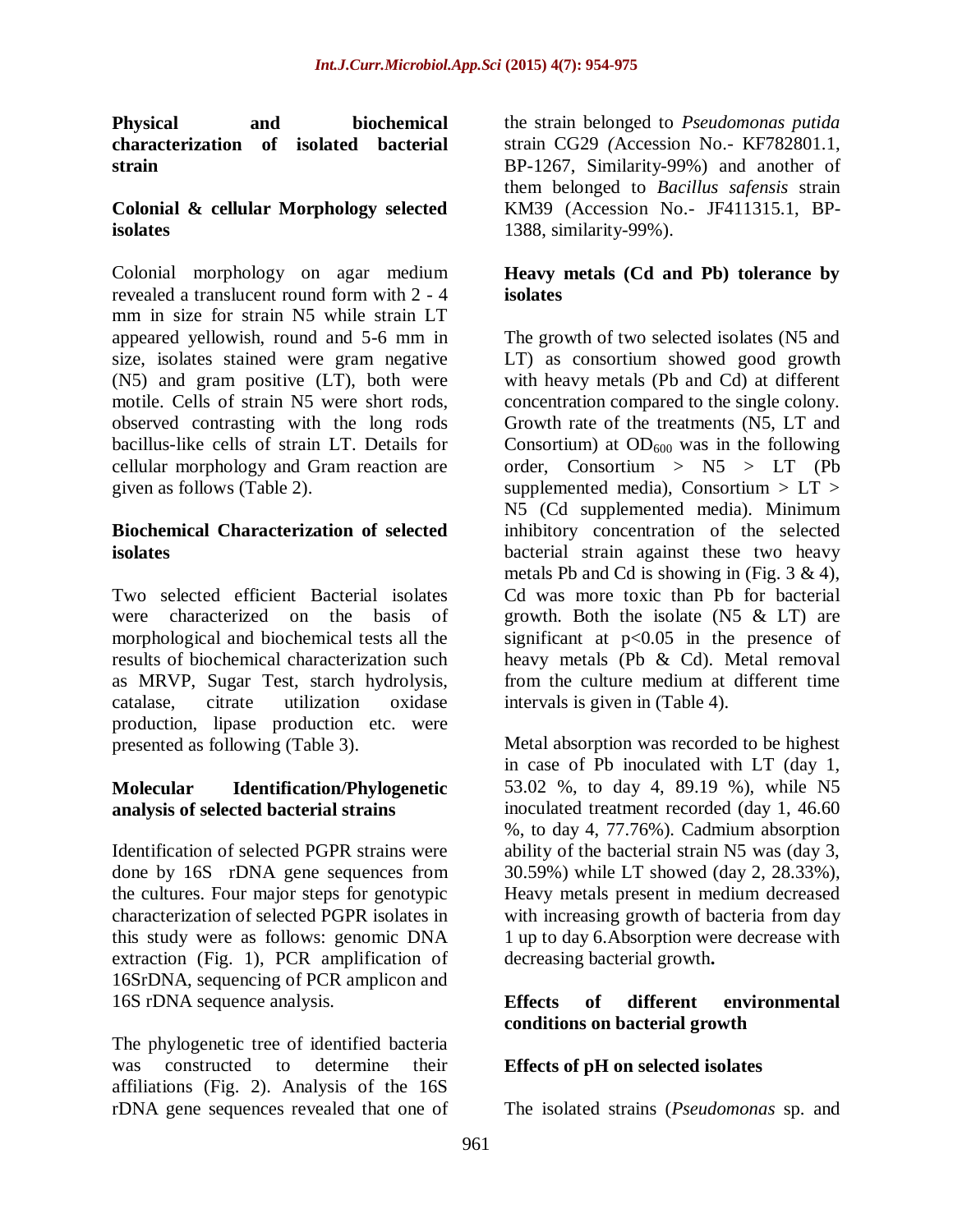*Bacillus* sp.) were found to grow within a pH range pH (4 to 9). The optimum growth of *Pseudomonas* sp. was at pH (6.5 to 7) was found and *Bacillus* sp. grows well at pH (7.5 to 8). Both isolates showed growth at pH 4 and pH 9 (acidic and basic condition) (Fig.5).

### **Effects of Salt (Nacl) concentration on selected isolates**

The effect of NaCl concentration on growth of the isolates was observed. The optimum growth for N5 (*Pseudomonas* sp.) and LT (*Bacillus* sp.) was found at 1% NaCl concentration (Fig.6).

*Pseudomonas* sp. showed optimum growth from 3 to 5 days and *Bacillus* sp. grew well up to 7 days of incubation.

# **Effect of UV light on bacterial growth**

Effects of UV-B light on bacterial growth were also observed. Agar plates streaked by selected bacterial culture were exposed to UV-B light for 15 minutes. Improper growth was observed on agar plate against the control. Isolates (*Pseudomonas* sp. and *Bacillus* sp.) gave 50% growth on agar medium after 24hrs incubation.

### **Physiological assay of plant growth promoting characters of selected isolates**

The Pb and Cd resistant isolates were screened for IAA production and phosphate solubilization ability under heavy metals (Cd and Pb) stress. The result showed that N5 strains were able to produce IAA with and without L-tryptophan while LT was unable to produce plants hormones. In addition to IAA production both isolates demonstrated the potential for phosphate solubilization; both isolates were able to solubilized inorganic phosphate in plate

assay. The phosphate activity was expressed in terms of cm diameter of zone produced around the colony and also expressed as PSE%. By plate assay method maximum production of phosphate solubilizing activity in terms of solubilization zones (cm diameter) was shown by both isolates (*Pseudomonas* sp. and *Bacillus* sp.). Present study showed positive ammonium production for both Isolates (*Pseudomonas* sp. and *Bacillus* sp.).The isolate *Pseudomonas* sp. was positive in HCN production on nutrient agar while *Bacillus* sp. was negative for the same. The production of low molecular weight, ironchelating siderophores by heavy metals (Cd and Pb) resistant bacterial strains was detected on blue agar. Both the inoculated bacterial strains posed the ability to chelate  $Fe<sup>+2</sup>$  (iron) but, with different strength. Percentage (%) help in evaluation of siderophore production by given bacterial isolates. The highest orange halo zone was produced by *Pseudomonas* sp. (N5) bacteria followed by the *Bacillus* sp. (LT) (Table 5).

The bacterial isolates also differed in their HCN and nitrification test, highest nitrification was found by *Bacillus* sp. (LT) and HCN activity was exhibited by the isolate *Pseudomonas* sp. (N5). While in nitrate reduction activity of N5 found to be positive and LT was negative for the same.

### **Evaluation of the IAA production of selected isolates**

The estimation of IAA level in bacterial culture grown under heavy metal (Cd and Pb) stress condition in the presence of Ltryptophan supplemented media showed utilization of L-tryptophan as a precursor for growth and IAA production in *Pseudomonas* sp. while bacteria

*Bacillus* sp. was negative in IAA production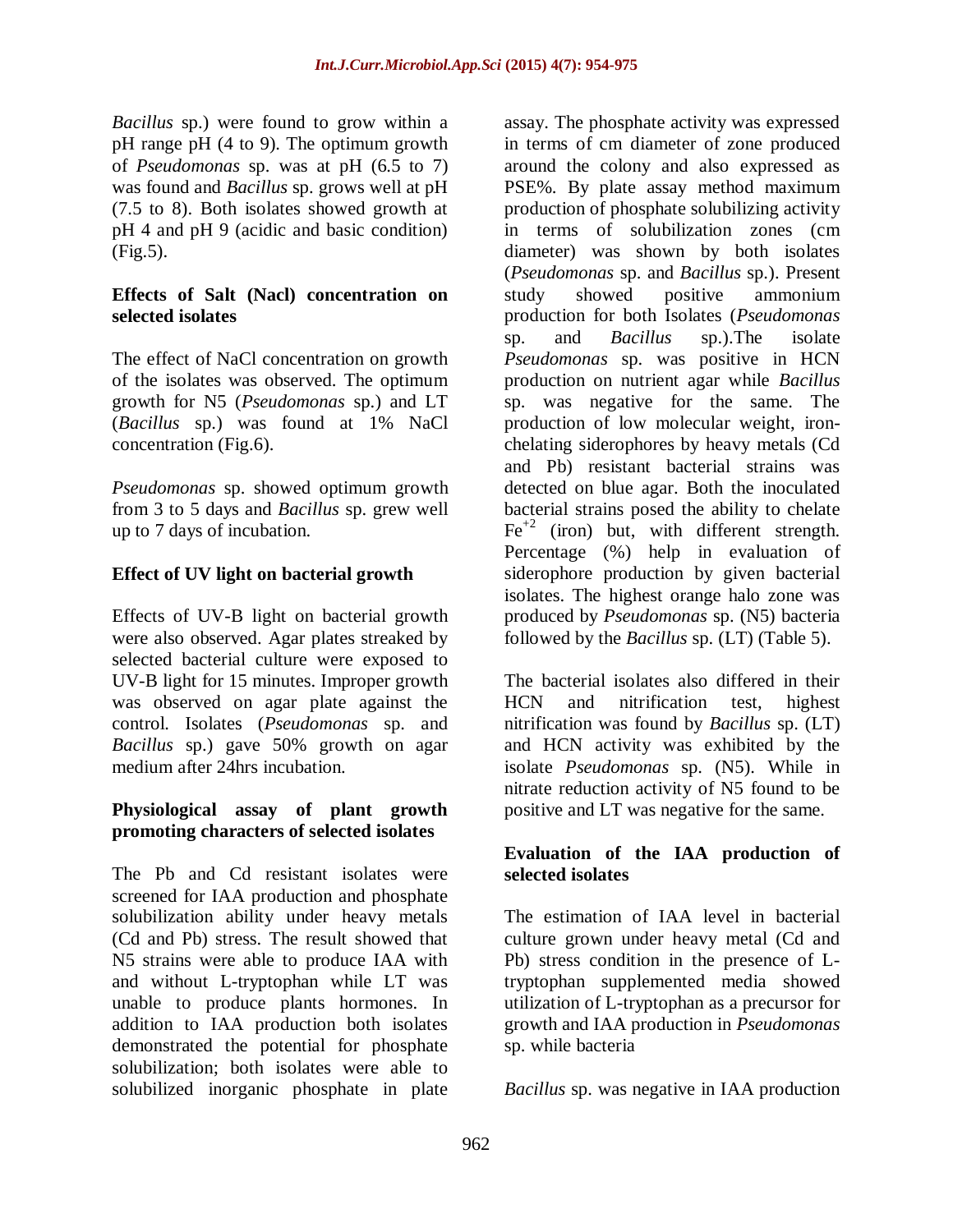shows the trend of increase in IAA production when the culture was supplemented with L-tryptophan, in Ltryptophan addition, the IAA production was higher than heavy metal stress condition (Table 6). The maximum IAA production under the influence of heavy metal stress could be observed in N5 either with or without L-tryptophan supplement.

The data in Table 5 indicated the variation for IAA production in Cd and Pb amended medium. The main effect of each treatment upon IAA production was estimated. It is appeared to be of positive effects of tryptophan Graph (Fig. 7) showed the, positive and negative influence of different conc. of tryptophan on IAA production.

### **Characterization of IAA producers with tryptophan**

Cd and Pb tolerant selected isolates (*Pseudomonas* sp. and *Bacillus* sp.) were used in antibiotic sensitivity test. The experiment used 6 commercialized different antibiotic disks namely Tetracycline (10 mg), Penicillin (10 mg), Kanamycin (10 mg), Streptomycin (20mg), Gentamycin (50 mg), and Vorinicazole (10mg). The sensitivity and resistance profile to antibiotics was based on the diameter of the inhibition zone and the evaluation was done on the basis of National Committee for Clinical Laboratory Standard's (NCCLS) chart provided with the antibiotic kits by HiMedia. The antibiotic profiles of the isolates indicated the sensitivity of the strains to different antibiotics (Table 7). Isolates were resistant to Tetracycline. *Pseudomonas* sp. was quite sensitive to all antibiotics where as *Bacillus* sp. was resistance to 50% of the antibiotics tested.

Microorganisms have developed the mechanisms to cope with a variety of toxic metals for their survival in the environment enriched with such metals. Heavy metals tolerant and have efficiency for metals removing from soil as well as capable for promoting plant growth (PGPR) can be useful to speed up the recolonization of the plant rhizosphere in polluted soils.

Present study was carried out to investigate some of the Physical and chemical characteristics of the soil collected from the Industrial and agricultural soil. Organic matter, pH, heavy metal  $(Cd \& Pb)$  etc. analysis of soil was determined in which industrial site showed high pH and high heavy metals due to presence of metals salts (Onojake and Osuji 2012; Patnaik et al.2013). In agricultural soil pH was slightly low and was in acidic condition due to presence of organic matter high organic matter (Dawaki et al. 2013).

Study reflects the preliminary work done in isolation of heavy metal (Cd &Pb) resistant PGPR strain LT and N5 from cotton field and industrial waste dumping field. Whereas Pandey et al. (2011) isolated and characterized two Pb and arsenate tolerant *Bacillus* sp. from slag disposal site. Metal resistance mechanisms in microorganisms is well known, they adopted different mechanisms for metal tolerance as different types of transport channel (Nies, 1999), and compartmentalization within the cell (Ahmad, et al. 2008). Isolated Cd and Pb resistant bacteria having MIC of 150 mg/kg Pb, 100 mg/kg Cd and showed multiple plant growth promoting activities, similarly work done by (Islam et al. 2014, Sharma et al. 2012). Growth rates of the isolates in the presence of heavy metals (Cd and Pb) were consistently slower than that of the control (similar observation have been reported earlier, Fulekar et al. 2012; Pal et al. 2004).

Bacterial heavy metal removal property has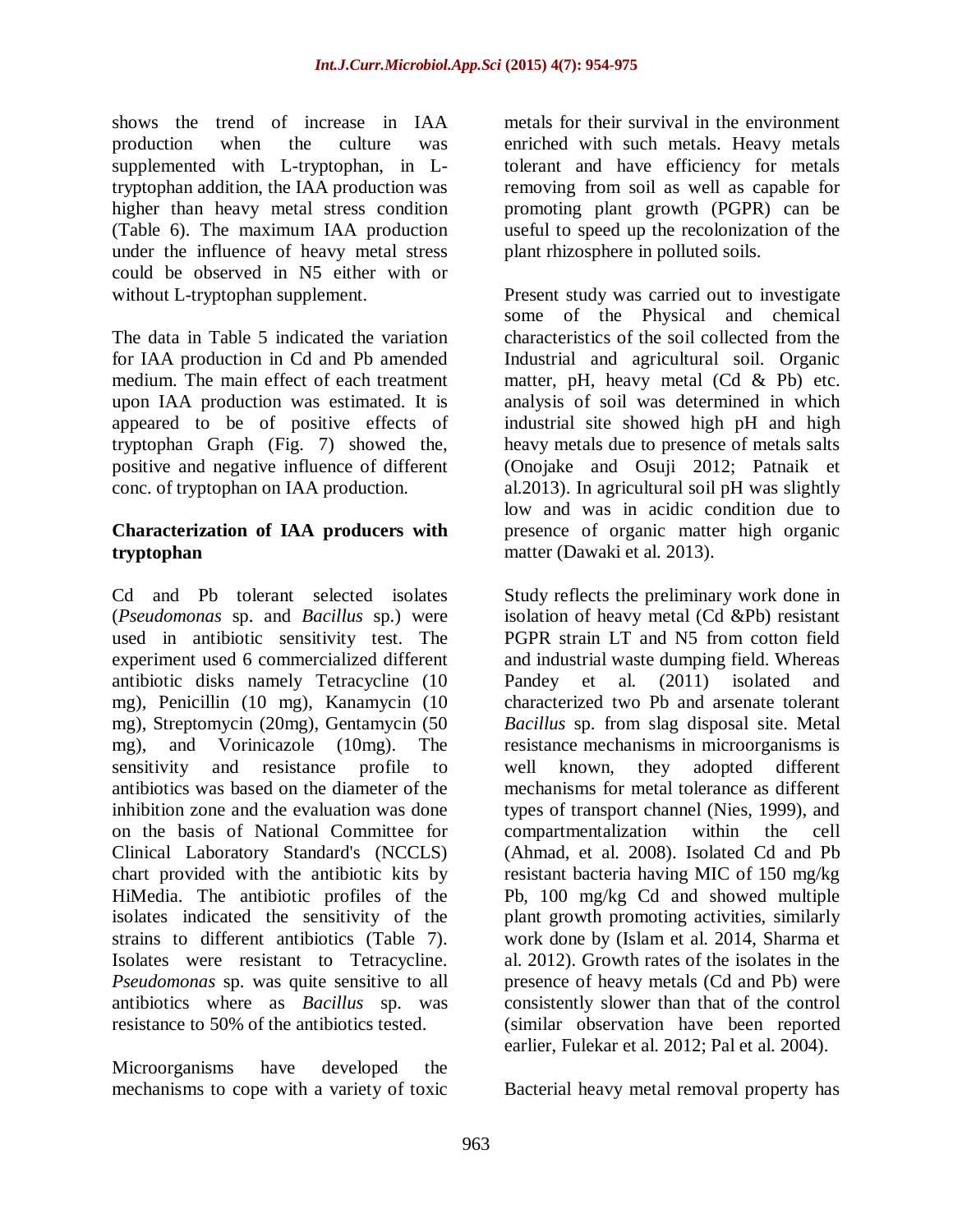great application in environmental point of view. Banerjee et al.2015 reported in his study that lead accumulation capacity of the bacterial strain *E.cloacae* B1 was very high compared to Cadmium and nickel

Similar result was found in the present study that both the strain observed high accumulation of Pb in comparison to Cd. Strains (N5 and LT) and were identified as *Pseudomonas putida* CG29 and *Bacillus safensis* KM39 (GenBank Accession was KF 782801.1 and JF 411315.1), 16S rDNA similarity values indicate that strains were 99% identical on the basis of typical phenotypic characters, Gene sequence (16S rDNA) analysis and phylogenetic analysis (Sharma and Fulekar, 2009).

Since salt (NaCl) concentration, UV (ultraviolet) rays and pH have roles to control the efficiency of metabolic activity and enzymatic function, which affects the survivalist of selected microorganisms (Samanta et al. 2012). The property to modify the pH, UV rays and NaCl are important characteristic, these strains is able to grow under acidic and slightly alkaline conditions and modified pH value close to neutrality (Sanchez-Gonzalez et al. 2011). These environmental factors indicate that strains have ability to survive in any harsh condition (Samanta et al.2012). Plant rhizosphere is known to be preferred ecological niche for various types of soil microorganisms due to rich nutrient availability. It has been assumed that inoculation with *Pseudomonas* and *Bacillus*  sp. enhanced the plant growth as a result having PGP activities such as siderophore production, phosphate solubilization, ammonia production and HCN production

964

(Ahmad et al. 2008; Lata et al. 2003; Majeed et al. 2015) as result has been found in present study. Negative response of IAA production by *Bacillus* sp. is may be due to gene products involved in IAA metabolism in gram-positive bacteria are completely unknown (Idris et al. 2007). Stimulation of IAA synthesis by *Pseudomonas* sp. with tryptophan was described previously for rhizospheric gram-negative bacteria (Ernsten et al. 1987; Koga et al. 1991). Patten and Glick (2002) used a mutant of the gram-negative plant-beneficial bacterium

*Pseudomonas putida*, deficient in the ipdc gene product (indole-3-pyruvate decarboxylase) to demonstrate that IAA synthesis in bacteria is dependent on tryptophan concentration.

Metal tolerance holds an association with antibiotic resistance (Verma et al. 2001). A similar kind of multiple antibiotic resistance property were observed in both isolates (*Pseudomonas* sp. and *Bacillus* sp.) which clearly indicates that the high degree of antibiotic resistance might be associated with higher levels of tolerance to various heavy metals (Dhakephalkar et al.1994; Rosen 1996; Hassen et al.1998). Under conditions of imposed stress, metal and antibiotic resistance in microorganisms possibly helps them to adopt spontaneously than by mutation and natural selection (Bhattacherjee et al. 1988; Silver et al. 1989). Under stress conditions, bacteria in rhizosphere may enhance the plant growth by different mechanisms such as by optimizing the supply of nutrients, stimulating plant growth by the synthesis of phytohormones IAA and solubilization of inorganic phosphorus (Yang et al. 2009).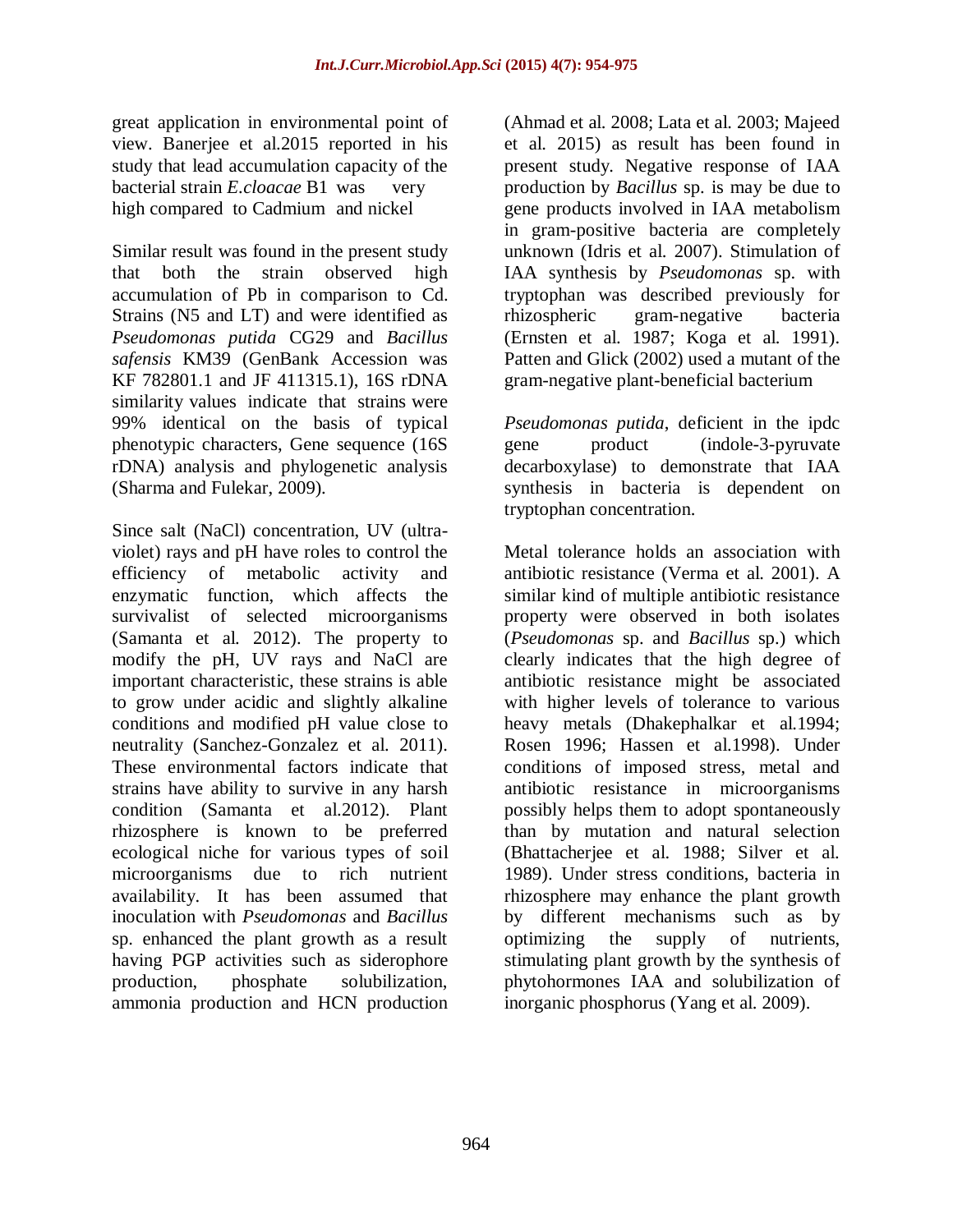| <b>Serial No.</b> | <b>Soil Parameters</b>   | <b>Soil Samples</b> |                         |  |
|-------------------|--------------------------|---------------------|-------------------------|--|
|                   |                          | <b>Cotton Field</b> | <b>Industrial field</b> |  |
| 1                 | Moisture                 | $52.31 \pm 0.32$    | $60.12 \pm 0.41$        |  |
| 2                 | pH                       | $7.25 \pm 1.43$     | $5.99 \pm 1.82$         |  |
| 3                 | EC (mho/cm)              | $1.09 \pm 1.59$     | $0.55 \pm 1.63$         |  |
| 4                 | Orthophosphate mg/l)     | $1.13 \pm 2.41$     | $0.92 \pm 1.71$         |  |
| 4                 | A. phosphorus(mg/l)      | $6.01 \pm 0.83$     | $3.345 \pm 2.72$        |  |
| 5                 | Total phosphate(mg/l)    | $37.25 \pm 1.66$    | $14.37 \pm 0.51$        |  |
| 6                 | E. ammonium $(mg/l)$     | $3.47 \pm 2.96$     | $6.29 \pm 1.49$         |  |
| 7                 | Nitrate $(mg/l)$         | $2.32 \pm 2.81$     | $1.20 \pm 0.77$         |  |
| 8                 | Nitrite                  | $11.10+0.61$        | $7.53 \pm 0.54$         |  |
| 9                 | <b>Total Nitrogen</b>    | $19.42 \pm 0.87$    | $12.84 \pm 0.69$        |  |
| 10                | Organic carbon (%)       | $0.45 \pm 1.66$     | $0.85 \pm 2.84$         |  |
| 11                | Organic matter (%)       | $2.68 \pm 2.53$     | $1.92 \pm 1.61$         |  |
| 12                | Chloride (%)             | $0.75 \pm 0.75$     | $0.53 \pm 0.11$         |  |
| 13                | Sulphate(mg/l)           | $9.18 \pm 0.89$     | $10.76 \pm 0.58$        |  |
| 14                | $CFU/g \times 10^6$      | $2.1 \pm 2.62$      | $1.5 \pm 2.53$          |  |
| 15                | Heavy metals $(mg kg-1)$ |                     |                         |  |
|                   | Cd                       | $1.82 \pm 1.43$     | $0.59 \pm 1.72$         |  |
| Ti                | Pb                       | $0.61 \pm 0.98$     | $2.05 \pm 2.60$         |  |

|  |  |  |  |  | <b>Table.1</b> Characteristics of collected soil used for isolation of rhizobacetria |
|--|--|--|--|--|--------------------------------------------------------------------------------------|
|--|--|--|--|--|--------------------------------------------------------------------------------------|

All the values are mean of five replicates  $\pm$  SD. where ns = not significant at p < 0.05. Significant at  $p < 0.05$ Significant at  $p < 0.01$ 

 $\overline{\phantom{0}}$ 

# **Table.2** Cellular and colonial morphology of selected isolates

| <b>Cell Morphology</b> | N5 strain (Pseudomonas<br>putida strain CG29) | $LT(Bacillus\ safensis\ KM\ 39)$ |
|------------------------|-----------------------------------------------|----------------------------------|
| <b>Gram behaviour</b>  | $-ve$                                         | $+ve$                            |
| <b>Spores</b>          |                                               |                                  |
| <b>Cell motility</b>   | $+ve$                                         | $+ve$                            |
| <b>Shape</b>           | Short rod                                     | Rod                              |
| <b>Size</b>            |                                               |                                  |
| <b>Surface</b>         | Smooth                                        | Smooth                           |
| <b>Reflect light</b>   | <b>Brilliant</b>                              | <b>Brilliant</b>                 |
| <b>Aspect</b>          | Wet                                           | Wet                              |
| <b>Consistence</b>     |                                               |                                  |
| <b>Margin</b>          | Entire                                        | Undulate                         |
| <b>Elevation</b>       | Convex                                        | Raised                           |
| <b>Pigmentation</b>    | Green                                         | Yellow                           |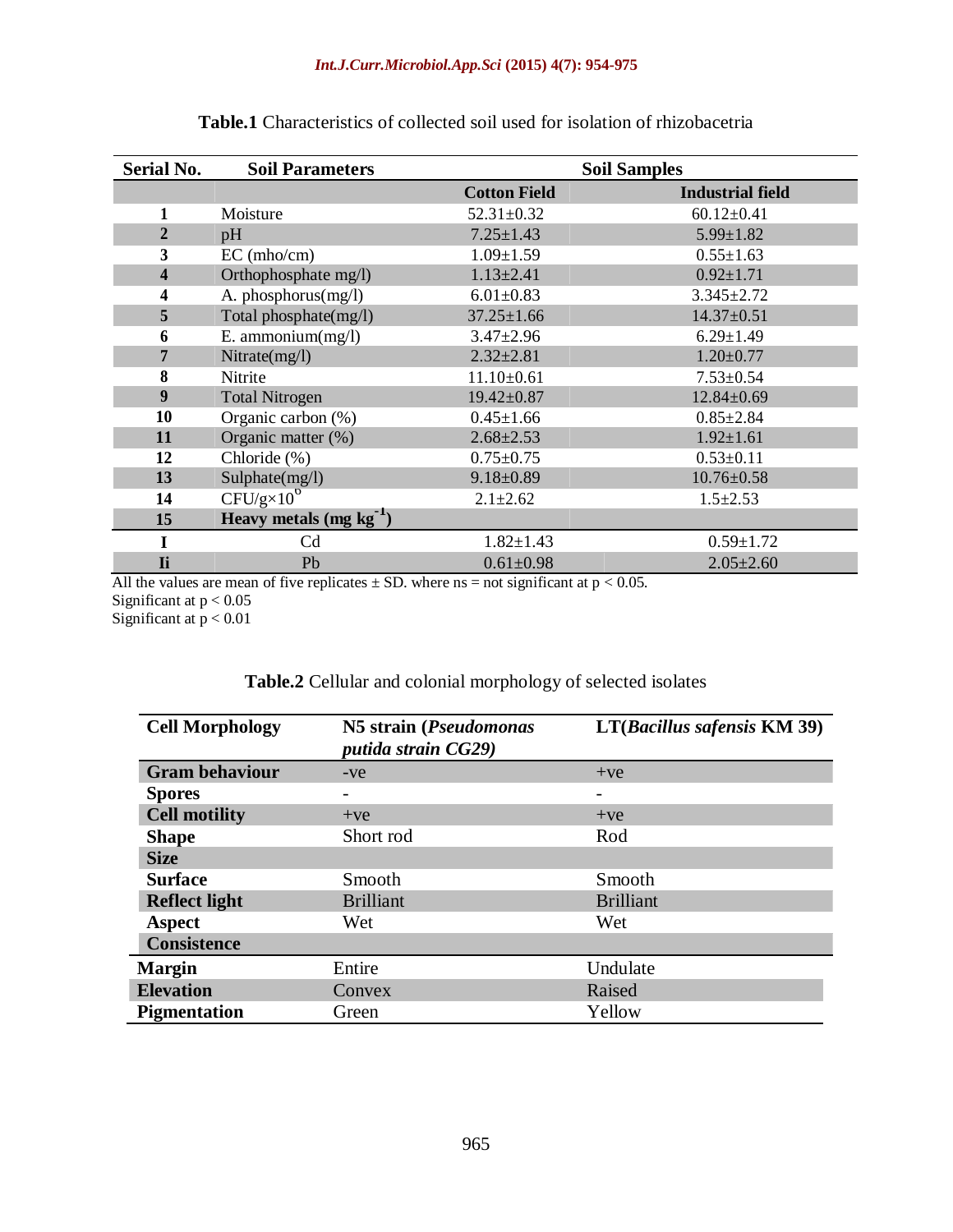| S.No.                   | <b>Biochemical tests</b>                         | <b>Results</b>  |                     |
|-------------------------|--------------------------------------------------|-----------------|---------------------|
|                         |                                                  | Pseudomonas sp. | <b>Bacillus</b> sp. |
| 1                       | Starch hydrolysis test (Amylase production)      | -ve             | -ve                 |
| $\overline{2}$          | methyl red test                                  | $+ve$           | $-ve$               |
| 3                       | Vogous posker test                               | -ve             | -ve                 |
| $\overline{\mathbf{4}}$ | TIS(triple sugar iron test)                      | K/NC            | A/NC                |
| 5                       | Catalase test                                    | $+ve$           | $+ve$               |
| 6                       | Citrate utilization test                         | $+ve$           | $-ve$               |
| 7                       | Oxidase production test                          | $+ve$           | $+ve$               |
| 8                       | <b>Oxidation Fermentation test (Hugh Lefsion</b> | $+ve$           | $+ve$               |
|                         | Medium) (Motility Test)                          |                 |                     |
| 9                       | Lipase production Test                           | -ve             | $+ve$               |
| 10                      | Dehydrogenase producing test                     | $+ve$           | $+ve$               |
| 11                      | Motility                                         | $+ve$           | $+ve$               |
| 12                      | Urease test                                      | $-ve$           | $+ve$               |

### **Table.3** Biochemical characterizations of selected isolates

Note:

K/NC -No fermentation; Peptone used aerobically (Red/no color change)

A/NC-ferment sugar but didn't grows in the anaerobic area of the butt (Yellow/No colour Change).

# **Table.4** Removal efficiency (%) of heavy metals by selected strain (by AAS)

| Pseudomonas sp.            |                                             |                                 | <b>Bacillus sp.</b> |                                      |                                        |          |
|----------------------------|---------------------------------------------|---------------------------------|---------------------|--------------------------------------|----------------------------------------|----------|
| <b>Sample</b><br>(in Days) | Pb (150 ppm)<br>present in<br>medium        | <b>Amount of Pb</b><br>absorbed | Removal%            | Pb (150 ppm)<br>present in<br>medium | Amount of<br>Pb absorbed               | Removal% |
| Control                    | 82.69                                       | 0.0                             | 0.0                 | 82.69                                | 0.0                                    | 0.0      |
|                            | 62.29                                       | 29.03                           | 46.60               | 60.88                                | 32.28                                  | 53.02    |
| $\overline{2}$             | 58.71                                       | 27.92                           | 47.55               | 59.22                                | 40.01                                  | 67.56    |
| 3                          | 52.21                                       | 31.32                           | 59.98               | 56.83                                | 43.33                                  | 76.25    |
| $\overline{4}$             | 51.86                                       | 40.33                           | 77.76               | 54.25                                | 48.39                                  | 89.19    |
| 5                          | 48.97                                       | 35.68                           | 72.86               | 48.80                                | 35.05                                  | 71.82    |
| 6                          | 48.08                                       | 30.33                           | 63.08               | 43.30                                | 29.31                                  | 67.69    |
|                            | $Cd$ 100 ppm<br><b>Present in</b><br>medium | <b>Amount of Cd</b><br>absorbed |                     | Cd(100 ppm)<br>present in<br>medium  | <b>Amount of</b><br><b>Cd</b> absorbed |          |
| control                    | 72.33                                       | 0.0                             | 0.0                 | 72.33                                | 0.0                                    | 0.0      |
|                            | 66.35                                       | 25.08                           | 37.79               | 61.89                                | 23.82                                  | 38.48    |
|                            |                                             |                                 |                     |                                      |                                        | 15       |
| $\overline{2}$             | 58.07                                       | 7.23                            | 12.46               | 52.30                                | 28.33                                  | 54.17    |
| 3                          | 50.82                                       | 15.55                           | 30.59               | 49.01                                | 21.21                                  | 43.27    |
| $\overline{4}$             | 49.71                                       | 11.21                           | 22.55               | 46.91                                | 13.00                                  | 27.71    |
| 5                          | 42.02                                       | 9.44                            | 22.47               | 42.26                                | 10.01                                  | 23.36    |
| 6                          | 40.09                                       | 4.92                            | 12.28               | 38.72                                | 6.88                                   | 17.76    |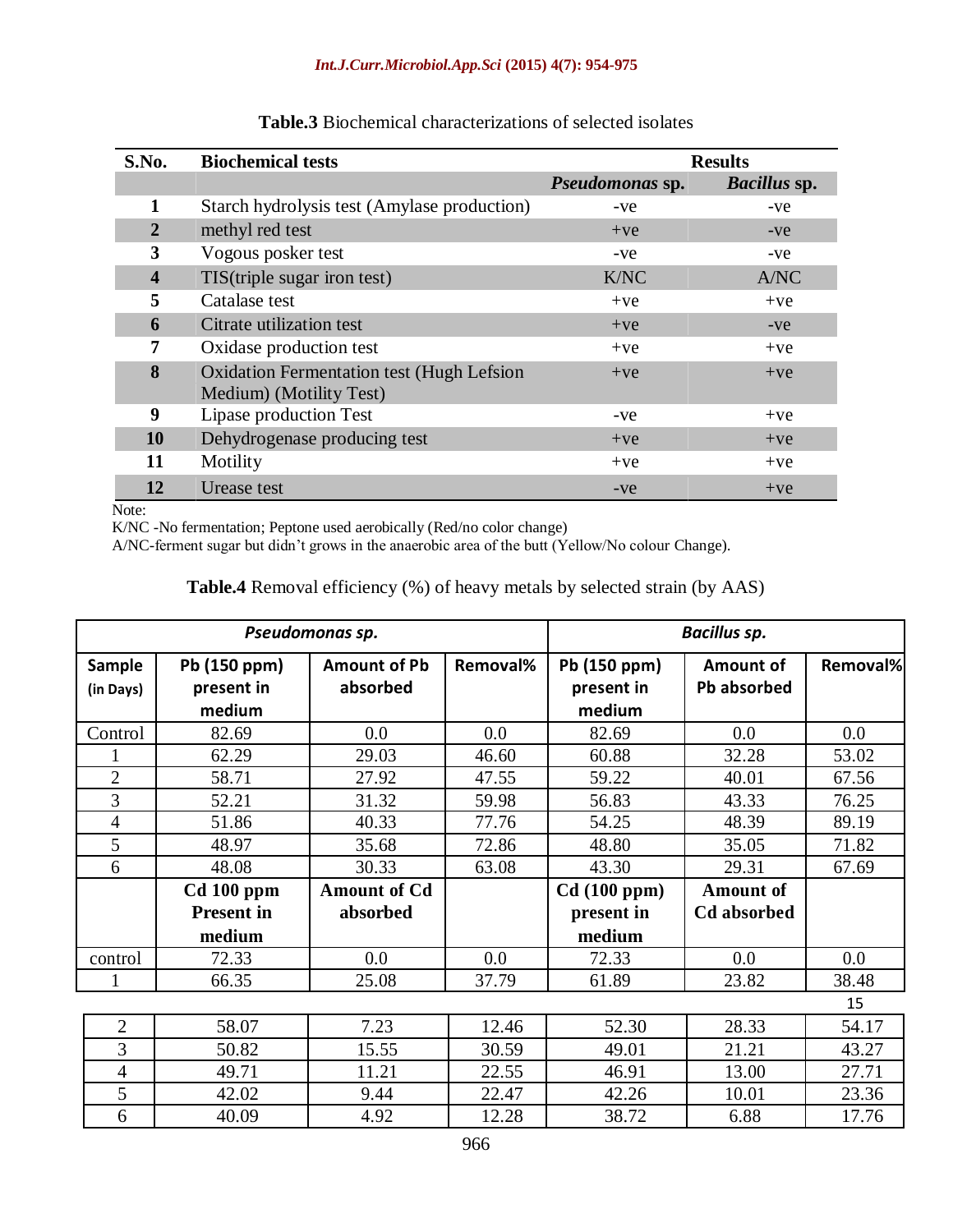| <b>PGP TRAITS</b>        |                                    | <b>ISOLATES</b>    |                 |
|--------------------------|------------------------------------|--------------------|-----------------|
|                          |                                    | Pseudomonas sp.    | Bacillus sp.    |
| Phosphate                | Size of $\text{colour}(cm)$        | $0.51 \pm 0.1$     | $0.57 \pm 0.12$ |
| solubilization           | Zone of solubilization(cm)         | $1.5 \pm 0.21$     | $0.85 \pm 0.12$ |
|                          | PSE %                              | 150%               | 85%             |
| <b>Siderophore</b>       | Colony diameter                    | $0.41 \pm 0.11$    | $0.55 \pm 0.21$ |
| production               | Orange halo diameter(cm)           | $0.43 \pm 0.21$    | $0.25 \pm 0.14$ |
|                          | Siderophore production $(\%)$      | 43%                | 25%             |
| <b>IAA</b> production    |                                    | $++ve$<br>$-ve$    |                 |
| <b>HCN</b> production    |                                    | $\pm$ ve<br>-ve    |                 |
|                          | <b>Ammonia production</b><br>$+ve$ |                    | $+ve$           |
| <b>Nitrification</b>     |                                    | $++ve$<br>$\pm$ ve |                 |
| <b>Nitrate reduction</b> |                                    | $++ve$<br>$-ve$    |                 |

**Table.5** Evaluation of plant growth promoting traits by selected isolates

Value are  $\pm$  SD (n=3)

**Table.6** Quantitative analysis of IAA synthesis by isolates

| IAA synthesis $(mg/L)$                           |                   |                  |                  |  |  |
|--------------------------------------------------|-------------------|------------------|------------------|--|--|
| $Cd +$<br>$Ph +$<br><b>Control</b><br>Conc. of L |                   |                  |                  |  |  |
| <b>Tryptophan</b>                                | (Pseudomonas sp.) | Pseudomonas sp.  | Pseudomonas sp.  |  |  |
| Tryptophan(1mg/ml)                               | $10.21 \pm 0.62$  | $9.88 \pm 0.45$  | $9.99 \pm 0.32$  |  |  |
| Tryptophan(2mg/ml)                               | $11.59 \pm 0.32$  | $10.01 \pm 0.41$ | $11.03 \pm 0.54$ |  |  |
| Tryptophan(5mg/ml)                               | $14.06 \pm 0.74$  | $11.27 + 1.74$   | $13.17 \pm 0.78$ |  |  |

Value are  $\pm$  SD (n=3)

**Table.7** Antibiotic sensitivity tests by selected isolates

| S. No. | <b>Antibiotics</b>                                                                                                                                                                                                                                                                                                                        | Pseudomonas sp.<br>(Zone size in mm) | <i>Bacillus</i> sp.<br>(Zone size in mm) |
|--------|-------------------------------------------------------------------------------------------------------------------------------------------------------------------------------------------------------------------------------------------------------------------------------------------------------------------------------------------|--------------------------------------|------------------------------------------|
|        | Tetracycline (10mg)                                                                                                                                                                                                                                                                                                                       | (NZ)R                                | $(NZ)$ R                                 |
| 2      | Penicillin (10mg)                                                                                                                                                                                                                                                                                                                         | $(NZ)$ R                             | $R$ (5.8 $\pm$ 1.03mm)                   |
| 3      | Kanamycin (10mg)                                                                                                                                                                                                                                                                                                                          | $S(15\pm0.39)$ mm)                   | $(NZ)$ R                                 |
| 4      | Streptomycin (20 mg)                                                                                                                                                                                                                                                                                                                      | $(NZ)$ R                             | $R(10\pm0.62 \text{ mm})$                |
| 5      | Gentamycin (50 mg)                                                                                                                                                                                                                                                                                                                        | $S(15 \pm 0.55$ mm)                  | $S(8 \text{ mm})$                        |
| 6      | Vorinicazole (10mg)                                                                                                                                                                                                                                                                                                                       | $S(12mm\pm1.38)$                     | $(NZ)$ R                                 |
|        | $\mathbf{U}$ , $\mathbf{I}$ , $\mathbf{U}$ , $\mathbf{U}$ , $\mathbf{U}$ , $\mathbf{U}$ , $\mathbf{U}$ , $\mathbf{U}$ , $\mathbf{U}$ , $\mathbf{U}$ , $\mathbf{U}$ , $\mathbf{U}$ , $\mathbf{U}$ , $\mathbf{U}$ , $\mathbf{U}$ , $\mathbf{U}$ , $\mathbf{U}$ , $\mathbf{U}$ , $\mathbf{U}$ , $\mathbf{U}$ , $\mathbf{U}$ , $\mathbf{U}$ , |                                      |                                          |

Value are  $\pm$  SD (n=3), NZ= no zone, S= Sensitive, R= Resistant National committee on clinical Laboratory standard (1997)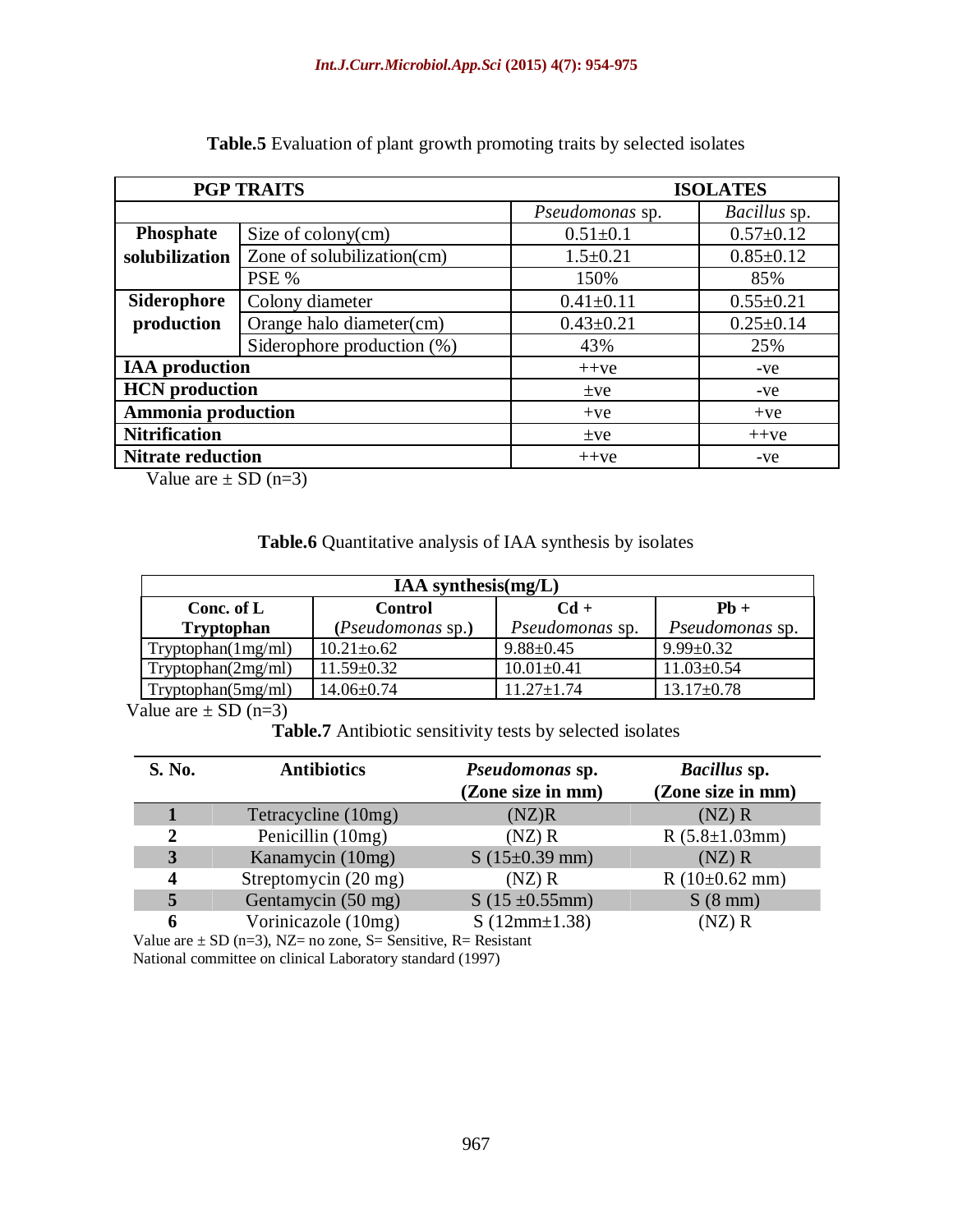

**Fig.1** 16S rDNA amplicon band (M) DNA marker, A) LT and B) N5



**Fig.2** Evolutionary relationship of 11 Taxa of A) N5 (*Pseudomonas putida* strain CG29 and B) LT (*Bacillus safensis* KM39)

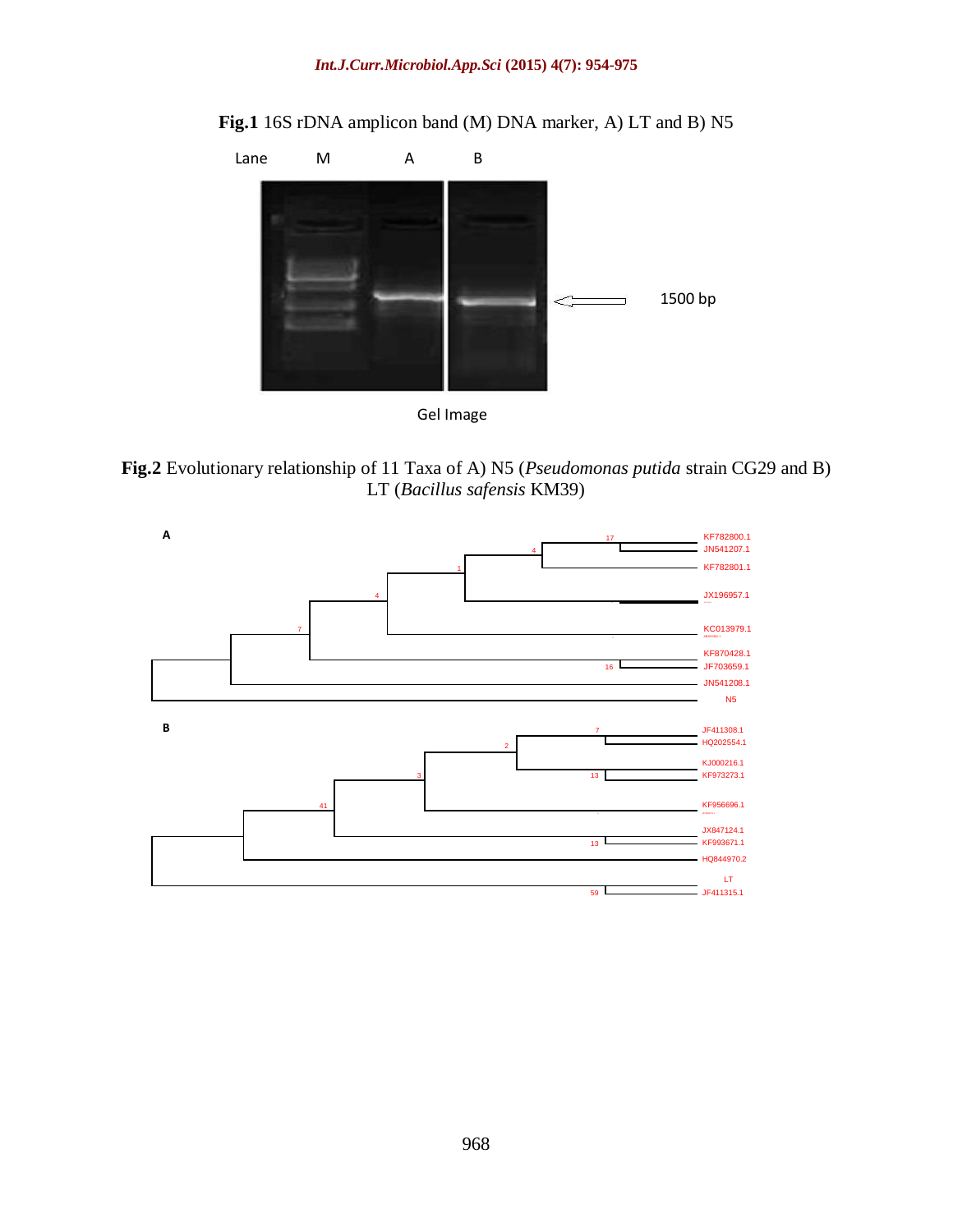

**Fig.3** Growth rates of isolates (a) *Pseudomonas* sp. (b) *Bacillus* sp. in presence of Pb

**Fig.4** Growth rates of isolates (a) *Pseudomonas* sp. (b) *Bacillus* sp. in presence of Cd

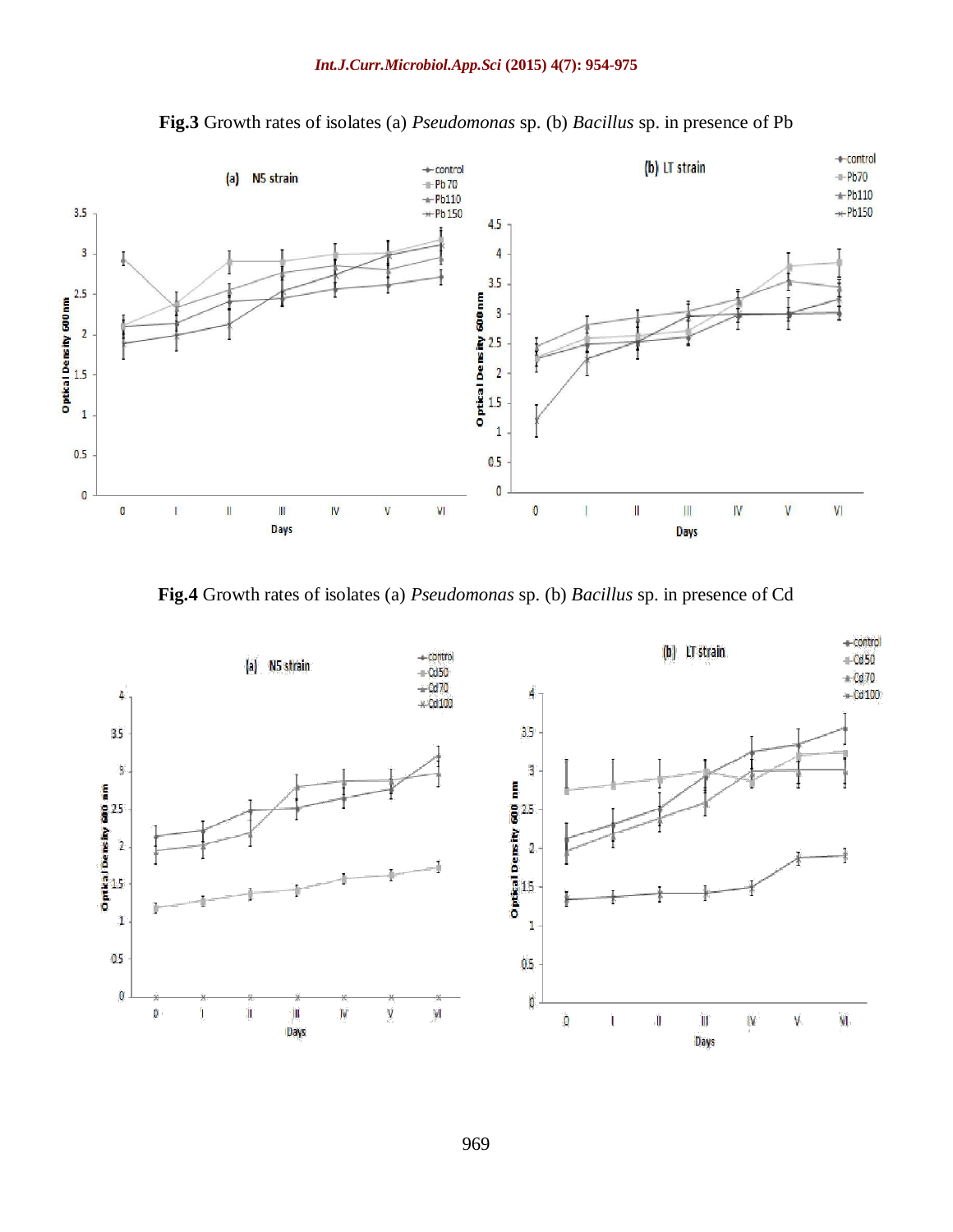**Fig.5** Effects of different pH range on growth of N5 (*Pseudomonas* sp.) and LT (*Bacillus* sp.) Values are means  $(n=3) \pm SD$ . LT\*and N5\*\*, where each point of pH was significant difference with each other



**Fig.6** Effects salt concentration on N5 (*Pseudomonas* sp.) and LT (*Bacillus* sp.)

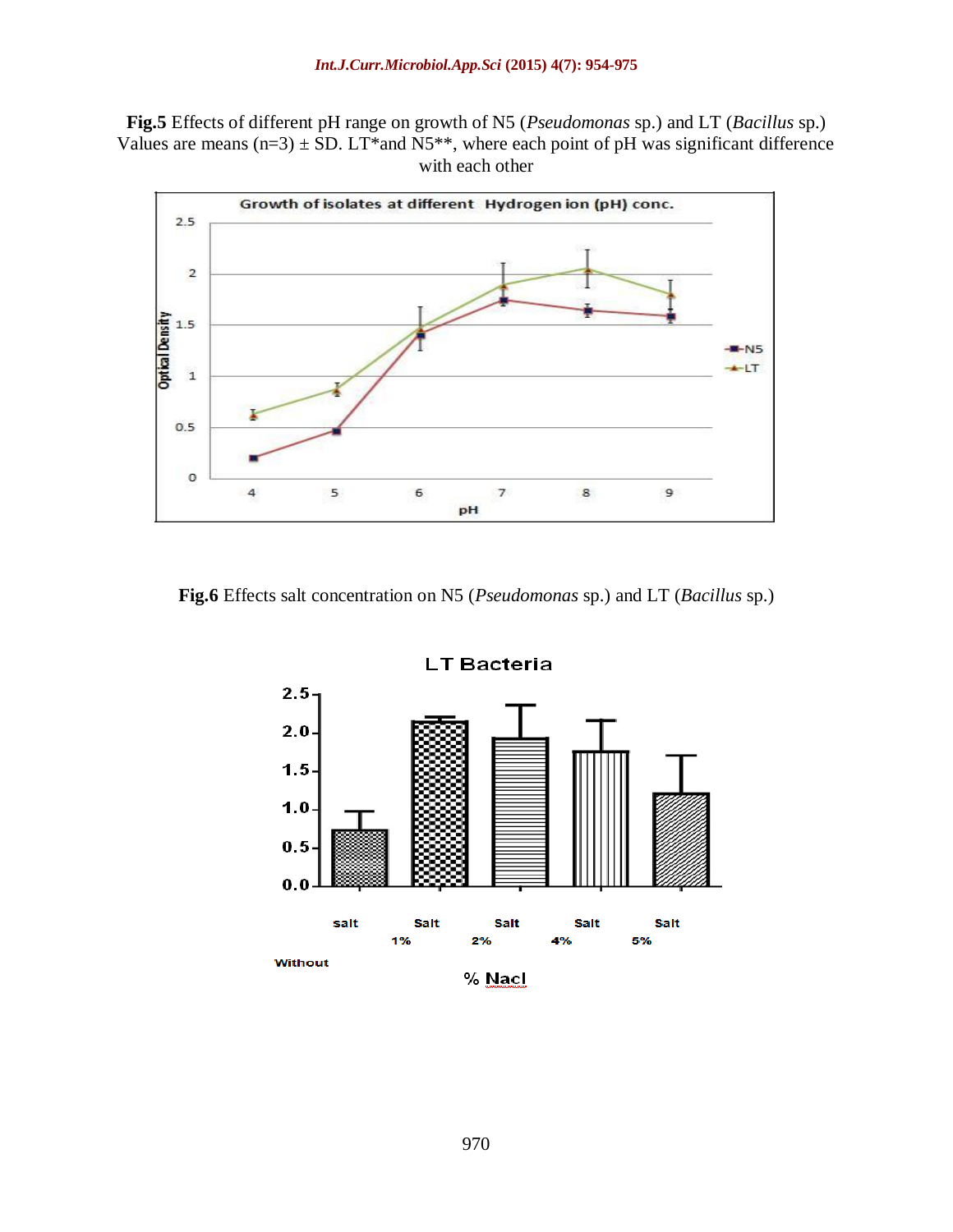*Int.J.Curr.Microbiol.App.Sci* **(2015) 4(7): 954-975**



Values are means  $(n=5) \pm SD$ , LT \*\*\*and N5\*\*\*, where significant differences were found. \*\*\* Significant at p < 0.01





#### **N5 bacteria**

Significant different at p< 0.0001 at tukey's multiple comparison tests

Research reports suggested that diverse group of free-living soil bacteria can improve host plant growth and alleviate toxic effects of heavy metals on the plants (Belimov et al. 2004; Wani et al. 2008). Selection of microorganisms both metal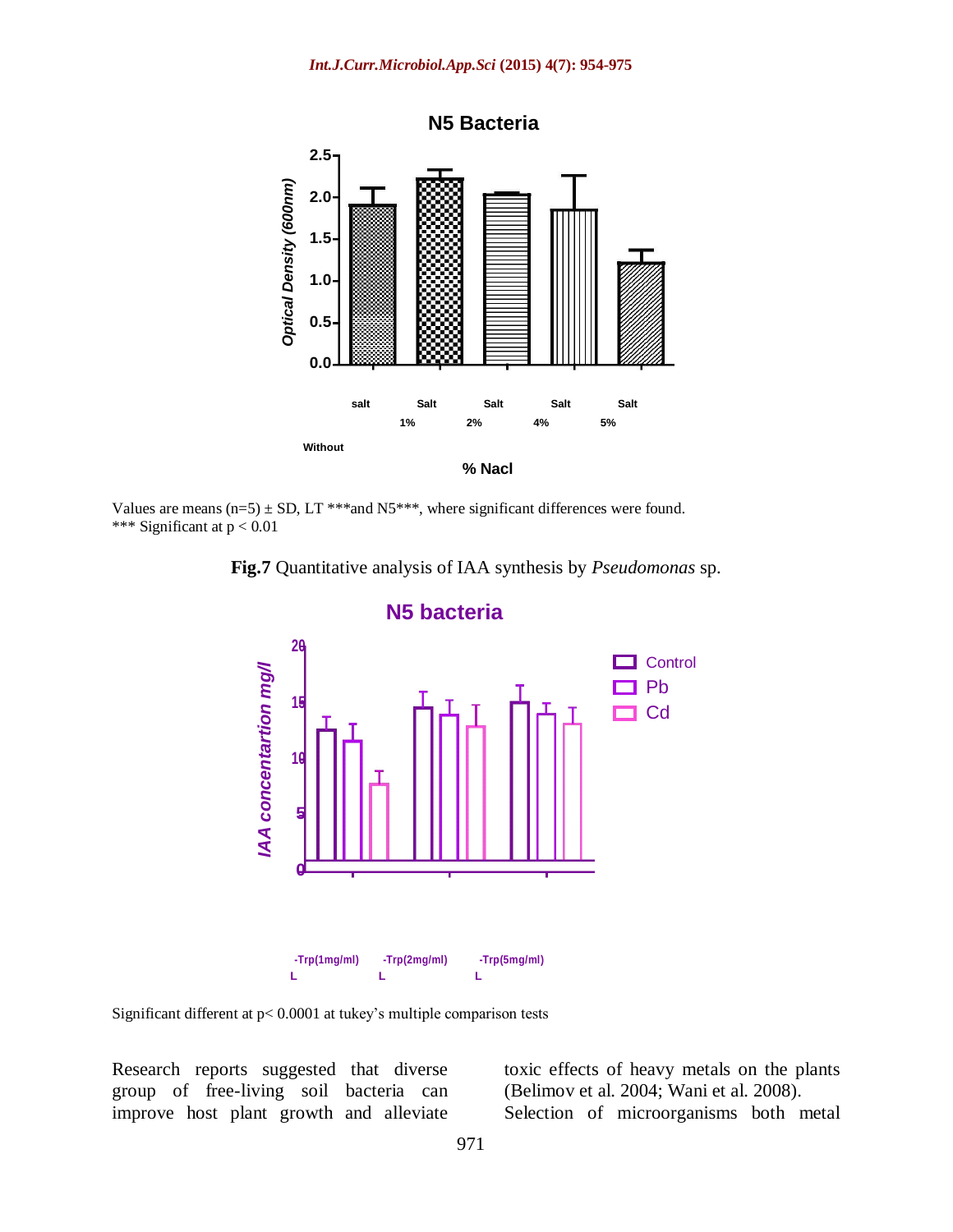tolerant and efficient in producing PGP compounds can be useful to speed up the recolonization of the plant rhizosphere in polluted soils. The potent heavy-metal tolerant bacterial species obtained in this study belongs to the genus

*Pseudomonas* sp., *Bacillus* sp. can potentially be used in the field of phytoremediation due to their PGPR activity like production of phytohormones and nitrogen sources, mineral solubilization simultaneously. Performing environmental parameters for bacterial growth is also showing that bacteria can easy to survive in different environmental condition.

### **Acknowledgement**

Author express their sincere gratitude to Prof. BR Glick (Department of Biology, University of Waterloo, Canada) for their valuable support, help and valuable suggestion. Ms. Ratan Singh is grateful to RGNFD fellowship (RGNF-2012-13D-GEN-UTT-56466) provided by UGC.

# **References**

- Ahemad, M., Kibret, M. (2013) Mechanisms and applications of plant growth promoting rhizobacteria: current perspective. J King Saud Univ. Sci. doi:10.1016/j.jksus.2013.05.001.
- Ahmad, F., Ahmad, I., Aqil, F., Ahmed, WA., Sousche, YS. (2006) Plant growth promoting potential of free-living diazotrophs and other rhizobacteria isolated from Northern Indian soil. Biotechnol J 1:1112–1123.
- Ahmad F., Ahmad, I., Khan, M.S. (2008) Screening of free-living rhizospheric bacteria for their multiple plant growth promoting activities, Microbiological Research 163:173-181.
- Aleem, A., Isar, J. and Malik, A. (2003) Impact of long-term application of

industrial wastewater on the emergence of resistance traits in *Azotobacter chroococcum* isolated from rhizospheric soil. Bioresour. Technol., 86, 7-13.

- Alstrom, S. and Burns, R.G. (1989) Cyanide production by rhizobacteria as a possible mechanism of plant growth inhibition. Biol. Fertil. Soils, 7: 232-238.
- APHA, (2012) Standard method for the examination of water and waste water. Amer. Public. Health Assn., 22th. Academic Press, Washington.
- Banerjee G., Paney S., Ray A. K., Kumar R. (2015) Bioremediation of Heavy Metals by a Novel Bacterial Strain Enterobacter cloacaeand Its Antioxidant Enzyme Activity, Flocculant Production, and Protein Expression in Presence of Lead, Cadmium, and Nickel, Water Air Soil Pollut, 226:91
- Bashan, Y., Singh, M. and Levanony, H. (1989) Contribution of *Azospirillum brasilense* Cd to growth of tomato seedlings is not through nitrogen fixation. Can. J. Bot. 67:2429–2434.
- Bashan, Y. and Levanony, H. (1990) Current status of Azospirillum inoculation technology: Azospirillum as a challenge for agriculture. Can J Microbiol, 36:591– 608.
- Bauer, A.W., Kirby, M.M., Sherris, J.C., Truck, M. (1966) Antibiotic susceptibility testing by standerized single disk method. Am J Klin Pathol,  $45.493 - 6$
- Becker, D., Stanke, R., Fendrik, I., Frommer, W.B., Vanderleyden, J., Kaiser, W.M., Hedrich, R. (2002). Expression of the NH<sup>4</sup> + transporter gene LEAMT1 is induced in tomato roots upon association with  $N_{2}$ - fixing bacteria, Planta, 215: 424–429.
- Belimov, A. A., Kunakova, A.M., Safronova, V.I., Stepanok, V.V., Yudkin, L.Y., Alekseev, Y.V., Kozhemyakov, A.P., (2004) Employment of rhizobacteria for the inoculation of barley plants cultivated in soil contaminated with lead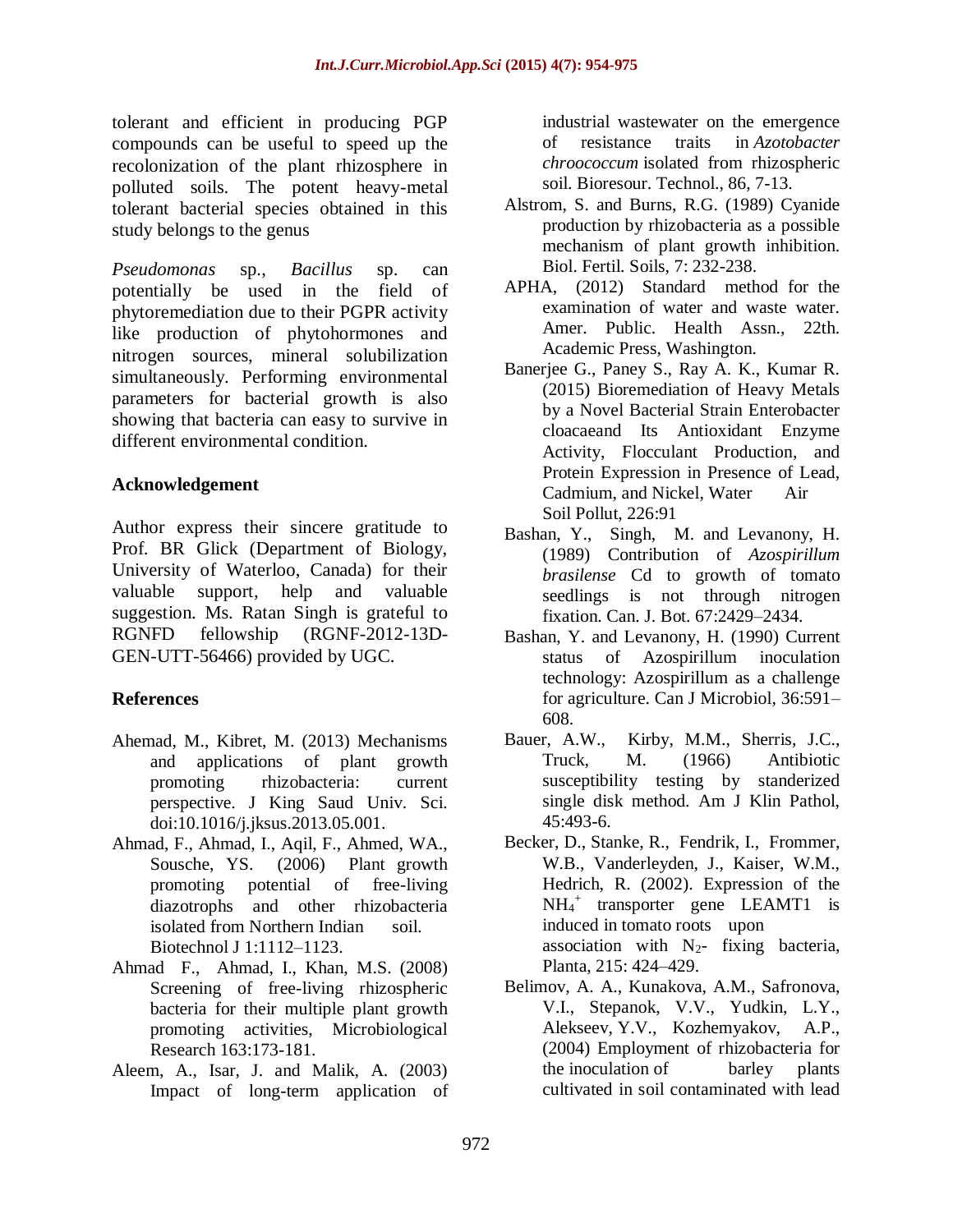and cadmium. Microbiology (Moscow) 73(1):99–106.

- Bharathi, R., Vivekananthan, R., Harish, S., Ramanathan, A. and Samiyappan, R.(2004) Rhizobacteria-based bioformulations for the management of fruit rot infection in chillies. Crop Prot., 23: 835-843.
- Bhattacherjee, J. W., Pathak, S.P. and Gaur, A. (1988) Antibiotic resistance and metal tolerance of coliform bacteria isolated from Gomti river water at Lucknow city. Journal of General and Applied Microbiology 34: 291-399.
- Cattelan, A.J., Hartel, P.G. and Fuhrmann, J.J., (1999) Screening for plant growthpromoting rhizobacteria to promote early soybean growth. Soil Sci. Soc. Am. J., 63: 1670-1680.
- Cuppucino, J.G. and Sherman, N., (2008) Nitrification. In Microbiology a Laboratory Manual. International student edition. 7th edition. Addison Wesely Publication. pp. 343-344.
- Dawaki, U.M., Dikko, A.U., Noma S.S. and Aliyu U., (2013) Heavy Metals and Physicochemical Properties of Soils in Kano Urban Agricultural Lands, Nigerian J of Basic and Applied Scie., 21(3): 239-246.
- Dhakephalkar, P.K. and Chopade, B.A., (1994) High levels of multiple metal resistance and its correlation to antibiotic resistance in environmental isolates of Acinetobacter. Biometals. 7: 67-74.
- Dubey, R.C., Maheshwari D.K., (2012) Practical Microbiology, 3rd revised edition Vol.-1, S. Chand & Company Ltd. India.
- Egamberdiyeva D., (2007) The effect of plant growth promoting bacteria on growth and nutrient uptake of maize in two diferent soils. Aplied Soil Biology and Ecology, 36: 184-189.
- Ernsten, A., Sandberg, G., Crozier, A., and Wheeler, CT. (1987) Endogenous indole and the biosynthesis and metabolism of indole-3-acetic acid in cultures of

Rhizobium phaseoli. Planta 171:422-428.

- Fulekar, M.H., Sharma, J., & Tendulkar, A., (2012) Bioremediation of heavy metals using biostimulation in laboratory bioreactor Environ Monit Assess 184:7299–7307.
- Giller, K.E., Witter, E. and McGrath, S.P., (1998) Toxicity of heavy metals to microorganisms and microbial processes in agricultural soils: a review, Soil Biol Biochem. 30 (10): 1389- 1414.
- Glick, B.R., Penrose, D.M. and Li, J., (1998) A model for the lowering of plant ethylene concentrations by plant growth promoting bacteria. J. Theor. Biol. 190:63–68
- Hassen, A., Saidi, N., Cherif, M., Baudabous, A., (1998) Resistance of environmental bacteria to heavy metals. Bioresour. Technol. 64:7-15.
- Huang, S., Peng B., Yang, Z., Chai, L., Zhou, L., (2009) Chromium accumulation, microorganism population and enzyme activities in soils around chromiumcontaining slag heap of steel alloy factory. Trans Nonferrous Met Soc China 19:241–248.
- Idris, E.E., Iglesias, D.J., Talon, M., and Borriss, R. (2007) Tryptophan-Dependent Production of Indole-3-Acetic Acid (IAA) Affects Level of Plant Growth Promotion by Bacillus amyloliquefaciens FZB42. The American Phytopathological Society, 20(6): 619–626.
- Islam, F., Yasmeen, T., Ali,Q., Ali, S., Arif, M.S., Hussain, S., Rizvi, H. (2014) Influence of *Pseudomonas aeruginosa* as PGPR on oxidative stress tolerance in wheat under Zn stress, Ecotoxicology and Environmental Safety, 104: 285– 293.
- ISO (International Organisation for Sandardization) (1993), Draft ISO/DIS 7932.
- Kloepper, J.W., Leong, J., Teintze, M. and Schroth, M.N. (1980) Enhanced plant growth by siderophores produced by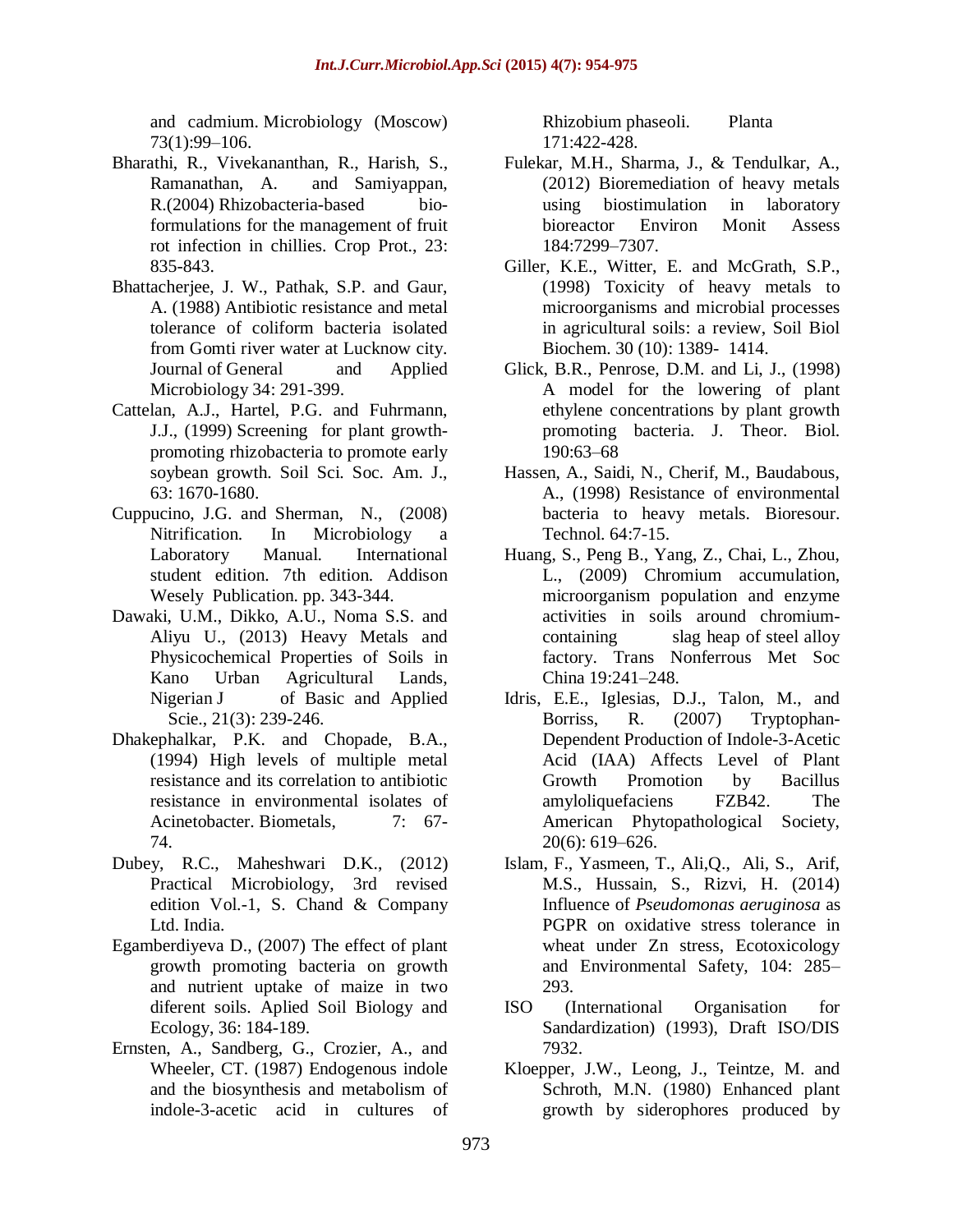plant growth promoting rhizobacteria. Nature, 286: 885-886.

- Kloepper, J.W., Rodriguez-Kabana, R., Zehnder, G.W., Murphy, J., Sikora, E., Fernandez, C. (1999) Plant root–bacterial interactions in biological control of soil borne diseases and potential extension to systemic and foliar diseases. Austr Plant Pathol 28:27–33.
- Koga, J., Adachi, T., and Hidaka, H. (1991) Molecular cloning of the gene for indolepyruvate decarboxylase from Enterobacter cloacae. Mol. Gen. Genet.  $226:10-16.$
- Kumar A., Kumar, A., Devi, S., Patil, S., Payal, C. and Negi, S., (2012) Isolation, screening and characterization of bacteria from Rhizospheric soils for different plant growth promotion (PGP) activities: an in vitro study. Recent Research in Science and Technology,  $4(1): 1-5.$
- Lal, S., Singh, R., and Kumar, R. (2013) Heavy metal concentration and bacterial load on Spinach (Spinacia oleracea L.) phyllosphere under different regions in Lucknow, Uttar Pradesh, Inter J of Pharmacy & Life Sci 4(7): 2823-2827
- Lata, and Saxena A.K. (2003) Characterization of plant growth promoting rhizobacteria. In: Training manual on Biofertilizer Technology (eds.): 24-25.
- Liu, M., Huang, B., Bi, X., Ren, Z., Shenga, G., Fu, J. (2013) Heavy metals and organic compounds contamination in soil from an e-waste region in South China. Environ Sci Process Impacts 15:919– 929.
- Lu, R.K., Shi, Z.Y. and Xio L.M. (1992) Cadmium contents of rock phosphates and phosphate fertilizers of China and their effects on ecological environment. Acta Pedologica Sinica, 29: 150-157.
- Majeed, A., Abbasi M.K., Hameed S., Imran A. and Rahim N. (2015) Isolation and characterization of plant growthpromoting rhizobacteria from wheat rhizosphere and their effect on plant

growth promotion, Frontiers in Microbiology, 6:198.

- McLellan, T., Marr, E.S., Wondrack, L.M., Subashi, T.A., Aeed, PA., Han, S., Xu, Z., Wang, IK., Maguire, BA., (2009) A systematic study of 50S ribosomal subunit purification enabling robust crystallization. Acta Crystallogr. D65, 1270–1282.
- Montero-Calasanz, M. C., Santamaría, C., Albareda, M., Daza, A., Duan, J., Glick, B.R. and Camacho, M., (2013) Alternative rooting induction of semihardwood olive cuttings by several auxin-producing bacteria for organic agriculture systemsSpanish J Ag. Res., 11(1): 146-154.
- Mrkovacki, N., and V. Milic, (2001) Use of Azotobacter chroococcum as potentially useful in agricultural application. Ann. Microbiol., 51: 145–158.
- Muller, A. K., Westergaard, K., Christensen, S. & Sorensen, S.J. (2001) The effect of long-term mercury pollution on the soil microbial community. FEMS Microbiol. Ecol., 36: 11- 19.
- Nies, D.H. (1999). Microbial heavy metal resistance. Appl Microbiol Biotechnol 51: 730-750.
- Onojake, M.C., and Osuji, L.C. (2012) Assessment of the Physico-chemical Properties of Hydrocarbon Contaminated Soil, Scholars Research Library, 4(1):48- 58.
- Pal, A., Choudhuri, P., Dutta, S., Mukherjee, PK., and Paul, AK, (2004) Isolation and characterization of nickel-resistant micro flora from serpentine soils of Andaman, World Journal of Microbiol and Biotechnolo 20: 881-886.
- Pandey, S., Saha, P., Biswas, S., Maiti, T.K., (2011) Characterization of two metal resistant Bacillus strains isolated from slag disposal site at Burnpur, India, J. Environ. Biol. 32, 773-779.
- Patnaik, L., Raut D., Behera L., Nayak A., Mishra S., Swain S., (2013) Physico-Chemical and Heavy Metal Characterization of Soil from Industrial